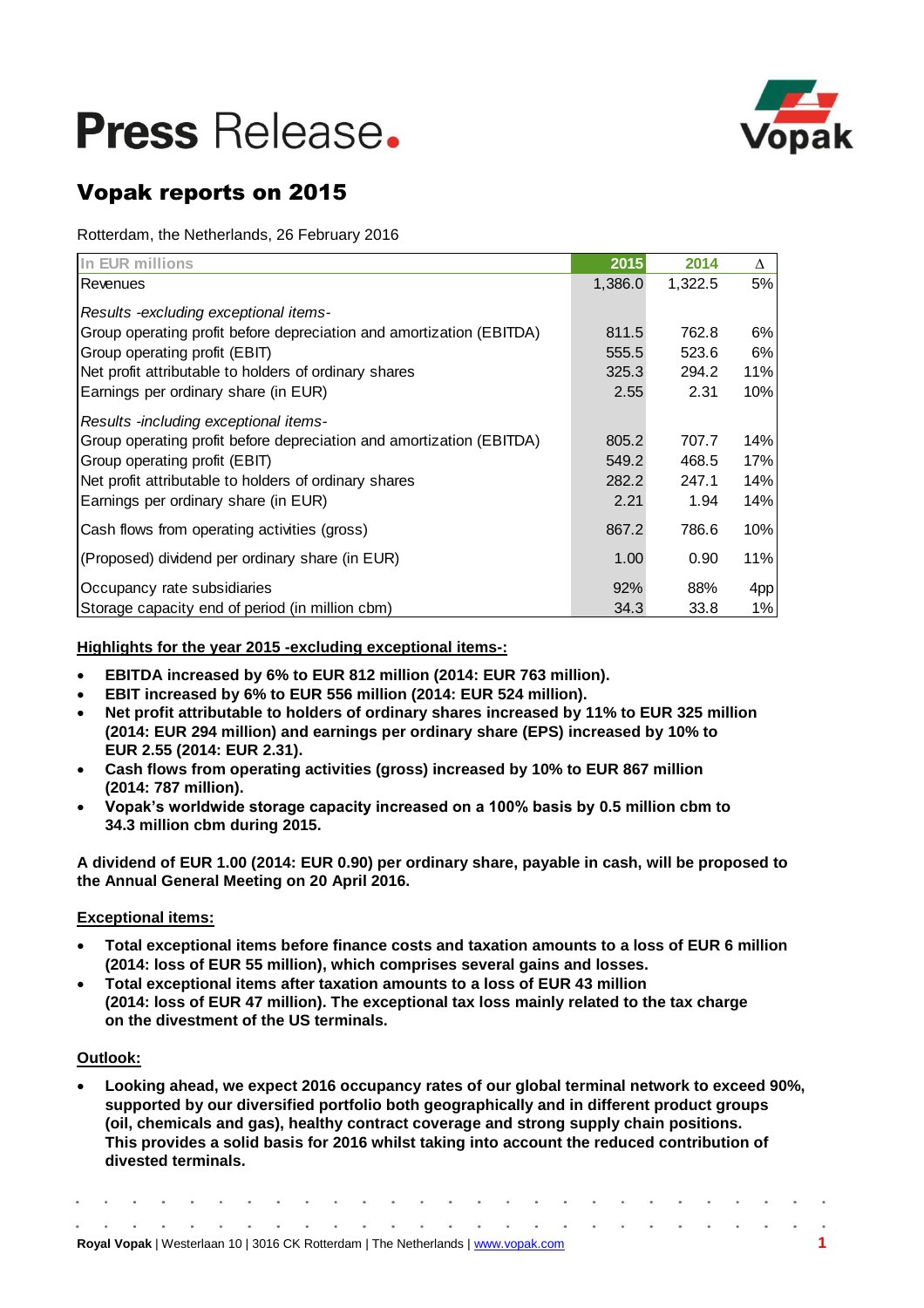

## **Eelco Hoekstra, Chairman of the Executive Board and CEO of Royal Vopak:**

*"We achieved our financial targets for 2015. We are confident about the future earnings potential of the company and propose to increase the dividend per ordinary share with 11%.* 

*Our personal safety performance leveled off in 2015 and did not meet our expectation. Most tragically, we suffered one fatal accident at our joint venture terminal in Japan. We continued our efforts to improve the effectiveness of safety related controls. Every single incident is one too many and we must continue further strengthening the safety culture at our terminals, focused on zero incidents.*

*We are pleased with the good progress made with the optimization of our terminal portfolio in 2015. Through the divestment program, together with the commissioning of new terminals and capacity expansions at existing terminals, we have further strengthened our global network and improved our competitive service offering.*

*We observed a gradual pickup in advanced economies and a slowdown in emerging markets and developing countries. In North America, the underlying drivers for acceleration in consumption and investment remained intact. Further, the economic recovery in Europe has developed positively, with a robust improvement in domestic demand. However, this year was dominated by China's uncertain growth perspective, increased economic sensitivity to lower commodity prices and the heightened geopolitical tensions in certain regions.*

*Despite these challenging market developments, we were able to deliver robust financial results supported by the positive FX effect. Global imbalances, long-term contracts and effective supply chain positioning continue to be the main drivers behind the strong demand for our infrastructure services. The lower oil price environment contributed to the higher occupancy rate in the Netherlands and EMEA and increased market interest for our newly commissioned oil terminals in Asia. Overall demand for chemicals remains healthy, supported by increase in GDP, population growth and rising wealth levels.* 

*In 2016, we will continue with the execution of our strategic priorities, which will strengthen Vopak's competitive position and will support the company to adapt to changing circumstances in order to seize opportunities and to continue our focus on sustainable long-term value creation."*

## **Sustainability**

We store and handle oil, gases, chemicals, biofuels and edible oils. These products are crucial to people's lives, yet can endanger their health and the environment if stored or handled inappropriately. This comes with a huge responsibility.

Our mission is to provide safe, efficient and clean storage and handling services. By fulfilling our mission, we strive to be the partner of choice for all our stakeholders, from customers, business partners and investors, to governments, local communities and society at large. Our ambition is to be a strong link in our customers' value chain and a leader in our industry.

We realize that our long-term success depends on our ability to innovate and respond to changing demands from both the market and society. This is why we explore ways to facilitate the introduction of more sustainable new technologies, processes and products and aim for an open dialogue with our stakeholders. Putting sustainability at the core of our decisions and operations will allow us to stay relevant to society and continue to enable trade flows for future generations.

We report on our sustainability progress in our Annual Report 2015, which is available at http:/[/www.vopak.com/](http://www.vopak.com/)investors/reports-and-presentations.

|  |  |  |  |  |  |  | <b>Royal Vopak</b>   Westerlaan 10   3016 CK Rotterdam   The Netherlands   www.vopak.com |  |  |  |  |  |  |
|--|--|--|--|--|--|--|------------------------------------------------------------------------------------------|--|--|--|--|--|--|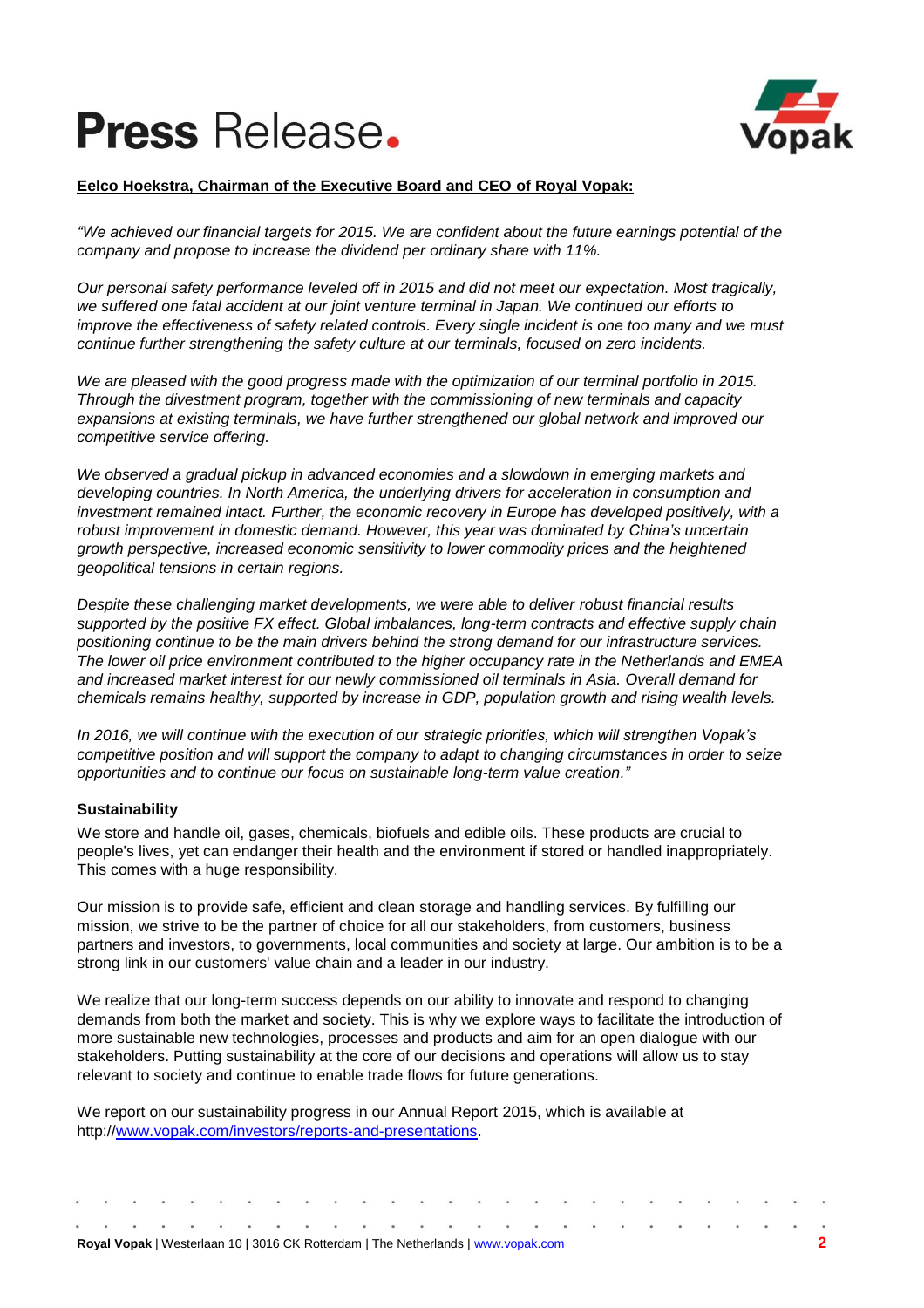

## **Business highlights 2015**

- On 5 January 2015, Vopak received confirmation from the Rotterdam District Court that no opposition has been filed against the cancellation of all outstanding financing preference shares. The cancellation of all 41.4 million outstanding financing preference shares amounting to EUR 44.0 million took effect on 1 January 2015.
- On 22 January 2015, Vopak divested its land position in Turkey.
- On 27 February 2015, Vopak divested three wholly-owned terminals and a plot of land in the United States. The terminals, with a combined capacity of 300,700 cbm, were Vopak Terminal North Wilmington and Vopak Terminal South Wilmington, both located in the state of North Carolina, and Vopak Terminal Galena Park, located in the state of Texas. The plot of land was located in Perth Amboy, New Jersey.
- On 30 March 2015, Gate Terminal announced the ceremonial start of the construction activities for the new LNG break bulk infrastructure at its site at the Maasvlakte in Rotterdam.
- A dividend of EUR 0.90 per ordinary share with a nominal value of EUR 0.50 was paid in cash on 29 April 2015 after approval by the Annual General Meeting held on 22 April 2015.
- On 10 June 2015, Vopak divested all four terminals in Sweden, consisting of Vopak Terminal Gothenburg, Vopak Terminal Gävle, Vopak Terminal Malmö and Vopak Terminal Södertälje. The combined operational capacity of these terminals was 1,260,700 cbm.
- On 25 June 2015, Vopak and its partners concluded that 403 acres of land at the former Coryton refinery in the UK would not be required by the joint venture and decided to offer this land for sale. This review contributed to the impairment of EUR 36.6 million for the year 2015.
- On 13 July 2015, Vopak announced it received a non-binding offer on all of its UK assets.
- On 15 July 2015, Vopak divested the Finnish entity Vopak Chemicals Logistics Finland Oy. The divested entity consists of two terminals: Vopak Terminal Mussalo and Vopak Terminal Hamina with a combined capacity of 175,400 cbm.
- On 2 November 2015, our associate Jubail Chemicals Storage and Services Company (JCSSC) entered into two agreements with Sadara Chemical Company (Sadara) in Jubail, Kingdom of Saudi Arabia. The storage agreement will allow for storage of Sadara's liquid products. In addition, JCSSC has acquired, as per 30 November 2015, from Sadara for approximately SAR 1.76 billion (EUR 432 million) a tank farm at PCQ-2. This 348,000 cbm tank farm supplements the 220,000 cbm port terminal and related port facilities that are under construction.
- On 19 December 2015, Vopak reached agreement on the sale of all of its UK assets to Macquarie Capital and Greenergy. Macquarie Capital will acquire 100% of the shares of the three wholly-owned terminals: Vopak Terminal London, Vopak Terminal Teesside and Vopak Terminal Windmill. Greenergy will acquire Vopak Holding UK, comprising Vopak's 33.3% investment in the joint venture Thames Oilport (former Coryton refinery).

## *Other*

 At the Annual General Meeting on 22 April 2015, Mr A. van Rossum was reappointed as a member of the Supervisory Board for a term of two years, and Mr C.K. Lam was reappointed as a member of the Supervisory Board for a term of four years.

## *Subsequent events*

- On 29 January 2016, Vopak completed its announced sale of Vopak Holding UK, comprising Vopak's 33.3% investment in the joint venture Thames Oilport (former Coryton refinery) to Greenergy. This is the first of two transactions regarding the sale of all of Vopak's UK assets to respectively Greenergy and Macquarie Capital. The second transaction is expected to be completed by the end of Q1 2016.
- On 22 February 2016, the associate Jubail Chemicals Storage and Services Company (JCSSC) entered into a non-recourse project-financing. As a consequence, the initial proportionate shareholder loan from Vopak of approximately EUR 86 million will be repaid on short notice.
- Vopak announces that Mr C.K. Lam has decided to step down as member of the Supervisory Board of Vopak as per 25 February 2016. Mr Lam's decision follows his assessment of a potential future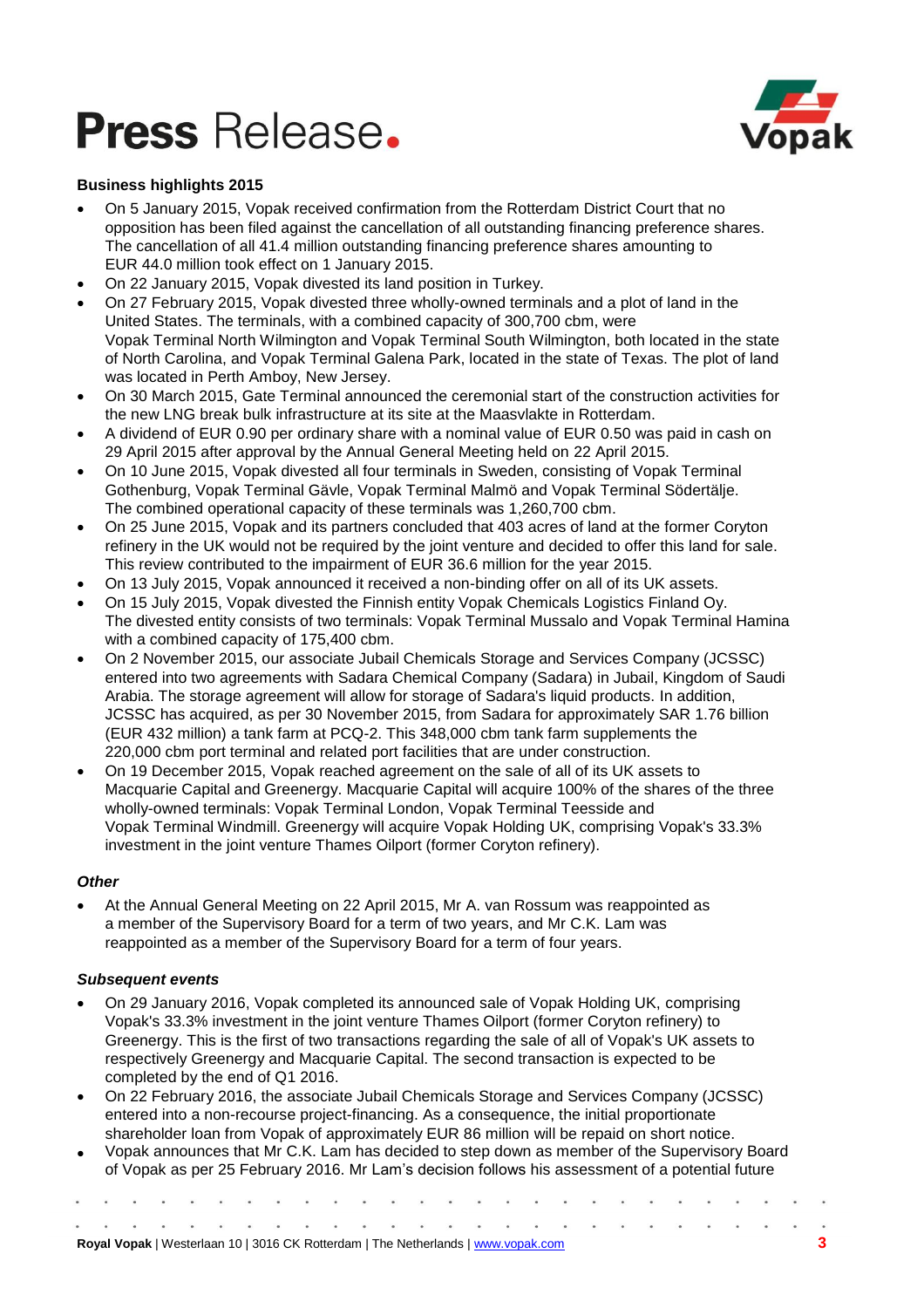



conflict of interest with respect to a new position. The Supervisory Board and the Executive Board thank Mr Lam for the important role he has played for Vopak during his tenure.

 During the Annual General Meeting on 20 April 2016 it will be proposed to appoint Mr B.J. Noteboom as member of Vopak's Supervisory Board as per that date. Mr Noteboom was previously CEO of Randstad Holding NV and currently member of the Supervisory Boards of Wolters Kluwer, Aegon and Koninklijke Ahold. The formal notice of the Annual General Meeting, the agenda and the shareholders circular will become available on the Vopak website as at 6 March 2016.

## **Developments in Vopak's key markets**

For a comprehensive overview of relevant developments in Vopak's key markets, we refer to Vopak's Annual Report 2015 at [http://www.vopak.com/investors/reports-and-presentation.](http://www.vopak.com/investors/reports-and-presentation)

### **Storage capacity developments**

During 2015, our worldwide capacity has increased by 0.5 million cbm, to a total of 34.3 million cbm as per year-end 2015.

During 2015, Vopak commissioned 2,244,600 cbm of new capacity. The most notable commissions are Pengerang Independent Terminals phase 1C in Malaysia (413,000 cbm), our joint venture oil terminal in Hainan in China (1,350,000 cbm) and the first phase of our associate industrial chemical terminal in Jubail in Saudi Arabia (155,000 cbm). The total capacity of the divested terminals amounted to 1,736,800 cbm in 2015. The net change of the commissioned capacity together with the divested capacity amounts to 507,800 cbm.

All projects currently under development will add, once completed, 4.2 million cbm of storage capacity to our global network (on a 100% basis) in the period up to and including 2019.

For more details we refer to Enclosure 2.

|                               |                 | <b>Net</b> |      | Under de-                 | Divest- |                 |
|-------------------------------|-----------------|------------|------|---------------------------|---------|-----------------|
|                               | <b>End 2014</b> |            |      | change End 2015 velopment |         | ment * End 2019 |
| Subsidiaries                  | 21.7            | $-1.6$     | 20.1 | 0.2                       | $-0.7$  | 19.6            |
| Joint ventures and associates | 9.9             | 2.0        | 11.9 | 3.0                       |         | 14.9            |
| Operatorships                 | 2.2             | 0.1        | 2.3  | 1.0                       |         | 3.3             |
| <b>Total capacity</b>         | 33.8            | 0.5        | 34.3 | 4.2                       | $-0.7$  | 37.8            |

*\* Announced divestment of the UK assets to be completed in Q1 2016*

### **Financial performance**

### **Revenues**

In 2015, Vopak generated revenues of EUR 1,386.0 million, an increase of EUR 63.5 million (5%) compared to EUR 1,322.5 million in 2014. Excluding the positive currency translation effect of EUR 57.0 million, the increase amounts to EUR 6.5 million. This increase in revenues was mainly driven by a higher average occupancy rate primarily in the Netherlands and EMEA due to the positive sentiment in the market for oil products. These positive developments were partially offset by the effect of the divestments and a decrease in revenues in China and Singapore. These markets were faced with a more competitive and dynamic spot market and changes in the product mix, resulting in lower occupancy rates.

The average occupancy rate for Vopak's subsidiaries (i.e. excluding joint ventures and associates) for 2015 increased to 92% compared to 88% in the same period in 2014.

|  |  |  |  |  |  |  | <b>Royal Vopak</b>   Westerlaan 10   3016 CK Rotterdam   The Netherlands   www.vopak.com |  |  |  |  |  |  |
|--|--|--|--|--|--|--|------------------------------------------------------------------------------------------|--|--|--|--|--|--|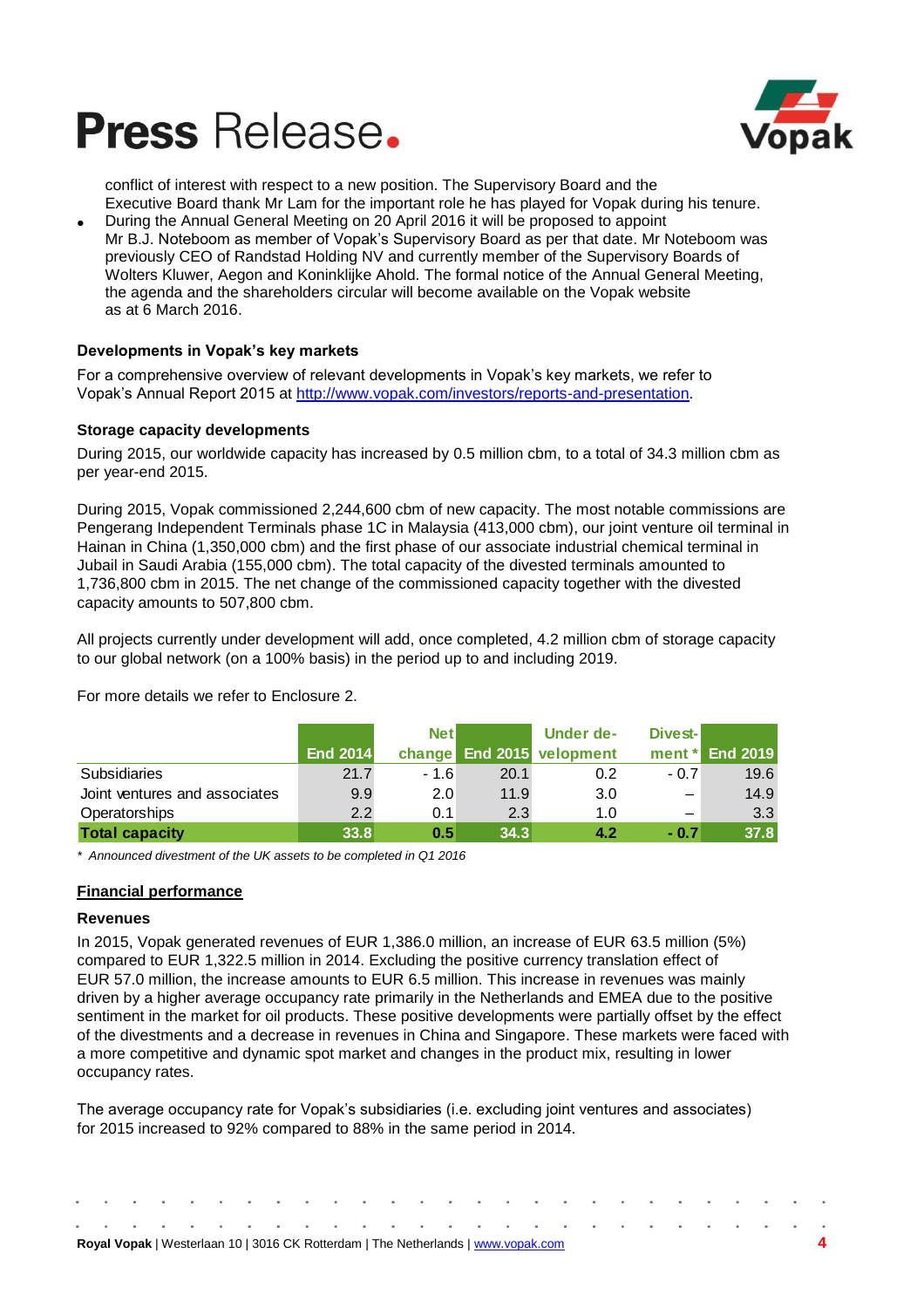

### **Expenses**

## *Personnel expenses*

In 2015, personnel expenses -excluding exceptional items- amounted to EUR 358.1 million, an increase of EUR 21.9 million (7%) compared to EUR 336.2 million in 2014. Excluding the negative currency translation effect of EUR 11.6 million, the increase amounted to EUR 10.3 million. This increase was primarily caused by higher pension expenses due to the lower applicable discount rate for the year compared to 2014 and higher long-term incentive plan expenses, partially offset by the effect of the divestments.

During 2015, Vopak employed an average of 4,037 employees (2014: 4,362), excluding joint ventures and associates. This comprises 3,725 own employees (2014: 3,988) and 312 (2014: 374) temporary employees. The decrease in the average number of employees is the result of the organizational alignments and the outcome of the divestments during 2015.

Including exceptional items, total personnel expenses for 2015 amounted to EUR 358.3 million compared to EUR 340.2 million in 2014.

## *Other operating expenses*

In 2015, other operating expenses -excluding exceptional items- amounted to EUR 346.3 million, which is comparable to EUR 340.5 million in 2014. Excluding the negative currency translation effect of EUR 11.1 million, the decrease amounts to EUR 5.3 million. This decrease can be attributed mainly to the effect of the divested terminals.

In 2015, exceptional losses were recognized in the other operating expenses for the amount of EUR 32.4 million (2014: gain of EUR 5.4 million). This was mainly related to settlement of various claims and provisions for legal cases for the amount of EUR 21.8 million.

The Group's other operating expenses -including exceptional items- for 2015 amounted to EUR 378.9 million compared to EUR 335.1 million in 2014.

## **Result of joint ventures and associates**

In 2015, the result of joint ventures and associates -excluding exceptional items- amounted to EUR 104.3 million, an increase of EUR 16.8 million (19%) compared to EUR 87.5 million in 2014. Excluding the positive currency translation effect of EUR 10.5 million, the increase amounts to EUR 6.3 million. The increase was mainly related to the higher results of the LNG terminals, including the increase of 2.4% in our equity share in Gate Terminal during 2015.

In 2015, exceptional losses were recognized in the result of joint ventures and associates for the amount of EUR 50.3 million (2014: loss of EUR 13.0 million), primarily related to (reversal of) impairments.

In 2015, the result of joint ventures and associates -including exceptional items- amounted to EUR 54.0 million compared to EUR 74.5 million in 2014.

## **Group operating profit before depreciation and amortization**

Group operating profit before depreciation and amortization (EBITDA) -excluding exceptional itemsand including the net result of joint ventures and associates for 2015 amounted to EUR 811.5 million, an increase of EUR 48.7 million (6%) compared to EUR 762.8 million in 2014. Excluding the positive currency translation effect of EUR 41.2 million, the increase amounted to EUR 7.5 million. The divestments had a negative impact of EUR 9.8 million.

| <b>Royal Vopak</b>   Westerlaan 10   3016 CK Rotterdam   The Netherlands   www.vopak.com |  |  |  |  |  |  |  |  |  |  |  |  |  |
|------------------------------------------------------------------------------------------|--|--|--|--|--|--|--|--|--|--|--|--|--|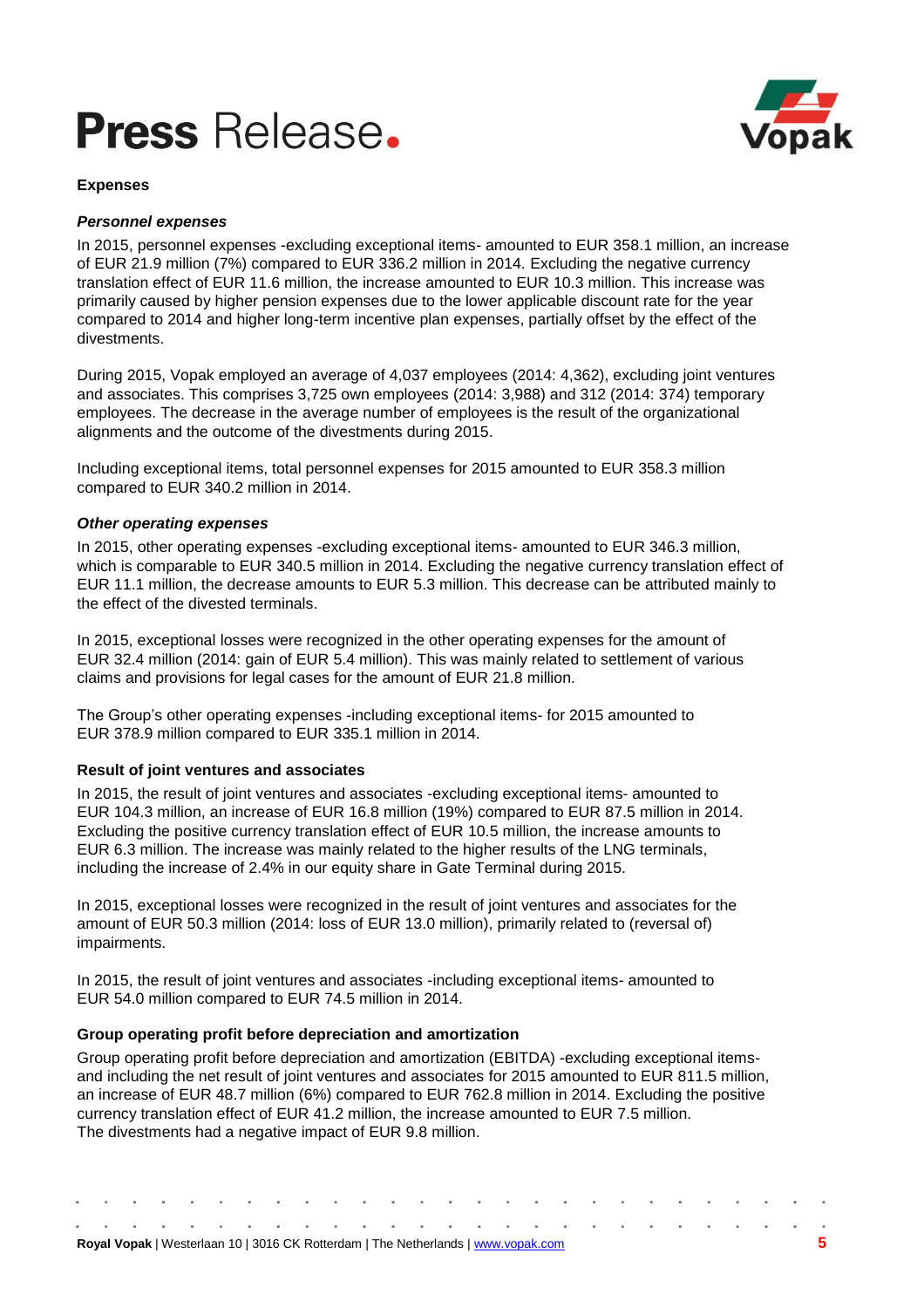

ROCE -excluding exceptional items- decreased to 13.7% (2014: 14.6%). This is primarily due to a timing effect of investments in new storage capacity at joint ventures and associates, the increased book value and their contribution to the results.

## **Cash flows from operating activities and working capital**

Cash inflow from operating activities (gross) amounted to EUR 867.2 million in 2015 (2014: EUR 786.6 million). This increase of EUR 80.6 million was primarily due to a higher EBITDA of the subsidiaries.

## **Strategic investments and divestments**

## **Cash flows from investing activities**

Cash flows from investing activities amounted to a net cash outflow of EUR 276.5 million (2014: net cash outflow of EUR 694.0 million). In 2015, total investments amounted to EUR 581.1 million (2014: EUR 705.6 million), of which EUR 335.5 million was invested in property, plant and equipment (2014: EUR 505.5 million). Investments in joint ventures and associates, including acquisitions, amounted to EUR 132.1 million (2014: EUR 92.4 million).

Of the investments in property, plant and equipment, EUR 110.9 million was invested in expansions at existing terminals (2014: EUR 232.0 million).

According to the strategic review of 2014, the Group aims to reduce its sustaining and improvement capex program, for the period mid-2014 up to and including 2016, from EUR 800 million to approximately EUR 700 million. The total sustaining and improvement capex for 2015 amounted to EUR 195.4 million (2014: EUR 249.7 million).

## **Divestments**

Progress has been made with regard to the announced divestment program of around 15 primarily smaller terminals. During 2015, the Group divested nine terminals and two plots of land. This resulted in a total cash inflow from divestments of EUR 297.6 million and an exceptional gain of EUR 79.5 million before tax.

On 19 December 2015, Vopak reached agreement on the sale of all of its UK assets. Macquarie Capital will acquire 100% of the shares of the three wholly-owned terminals: Vopak Terminal London, Vopak Terminal Teesside and Vopak Terminal Windmill. Greenergy will acquire Vopak Holding UK, comprising Vopak's 33.3% investment in the joint venture Thames Oilport (former Coryton refinery). This divestment is not part of the earlier mentioned divestment program. The assets and liabilities of the UK assets have been classified as held for sale at year-end 2015.

## **Depreciation and amortization**

Depreciation of property, plant and equipment amounted to EUR 246.9 million in 2015, an increase of EUR 16.7 million (7%) compared to EUR 230.2 million in 2014. Amortization of intangible assets amounted to EUR 9.1 million in 2015, an increase of EUR 0.1 million compared to EUR 9.0 million in 2014. Excluding the negative currency translation effect of EUR 8.4 million, the total increase of depreciation and amortization amounts to EUR 8.4 million. The increased depreciation and amortization charges were primarily related to commissioned capacity expansion projects while being partially offset by the downward effects caused by the divestments of terminals during the year.

## **Impairments**

In 2015, total net impairments (including impairments of joint ventures and associates) amounted to EUR 54.0 million (2014: EUR 52.7 million). This amount primarily comprises a reversal of impairment of EUR 9.7 million at Vopak Terminal Jakarta (Indonesia), an impairment of EUR 36.6 million on our equity investment in the joint venture Thames Oilport (UK), an impairment on our equity investment in

| Royal Vopak   Westerlaan 10   3016 CK Rotterdam   The Netherlands   www.vopak.com |  |  |  |  |  |  |  |  |  |  |  |  |  |  |  |  |  |  |  |  |
|-----------------------------------------------------------------------------------|--|--|--|--|--|--|--|--|--|--|--|--|--|--|--|--|--|--|--|--|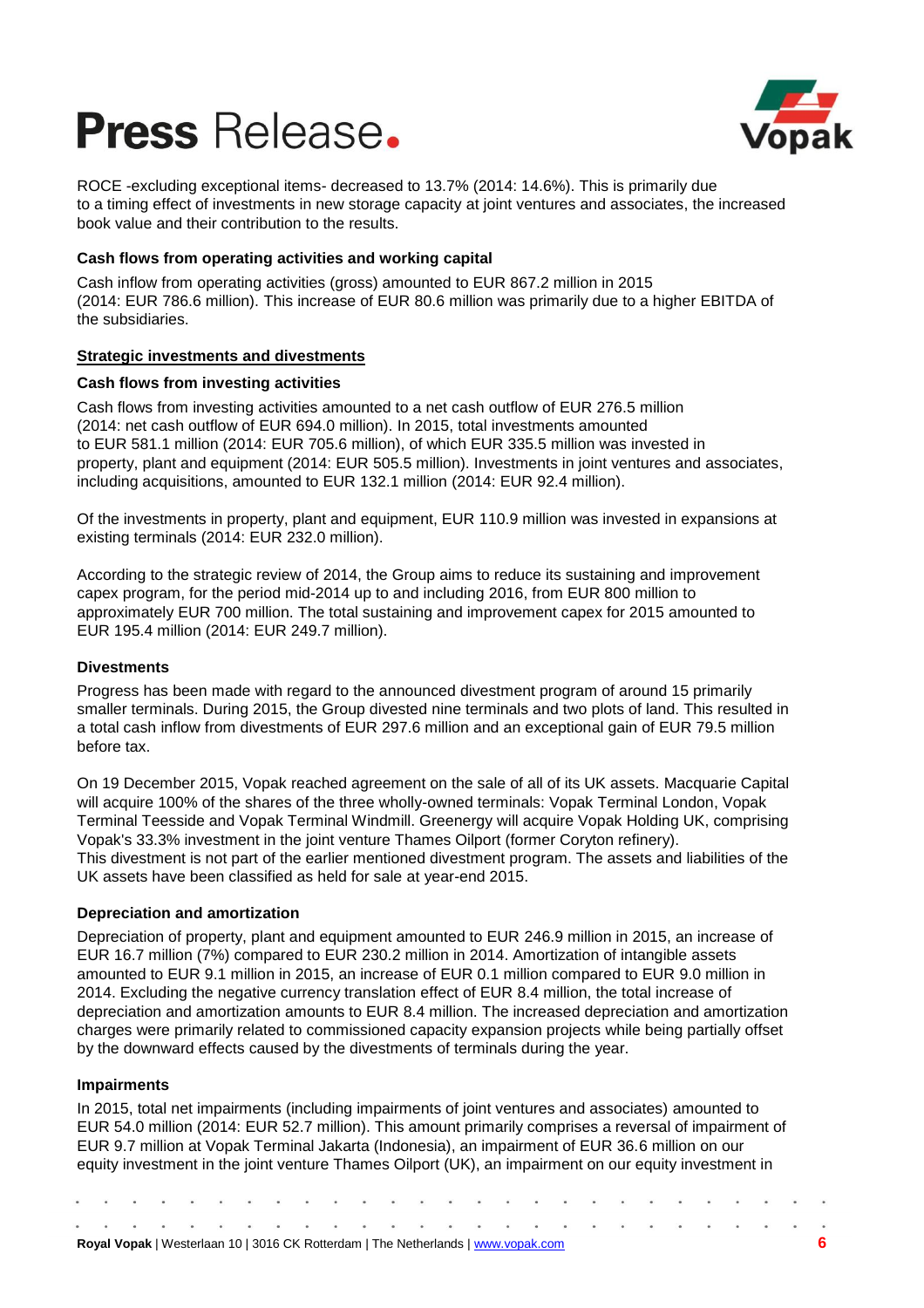

the joint venture Vopak SDIC Yangpu Terminal (China) of EUR 15.0 million and an impairment of EUR 8.5 million on our equity investment in the joint venture Nippon Vopak (Japan).

## **Capital structure**

## **Equity**

The equity attributable to holders of ordinary shares increased by EUR 251.2 million to EUR 2,009.4 million (31 December 2014: EUR 1,758.2 million). This increase mainly resulted from addition of the net profit for the year of EUR 282.2 million and actuarial gains on defined benefit plans of EUR 72.2 million, partially offset by dividend payments in cash of EUR 118.1 million.

## **Net debt**

The net interest-bearing debt increased to EUR 2,295.6 million compared to EUR 2,266.3 million per year-end 2014. Excluding the negative currency translation effect of EUR 203.2 million, the decrease amounts to EUR 173.9 million. The decrease in the net debt was the result of repayments. The Senior net debt : EBITDA ratio decreased to 2.73 compared to 2.83 per year-end 2014, which is well below the maximum agreed ratios in the covenants with the lenders.

As at 31 December 2015, EUR 2,111.5 million (2014: EUR 1,980.7 million) was drawn under private placement programs with an average remaining term of 8.2 years and EUR 100 million was drawn under the EUR 1.0 billion senior unsecured multi-currency revolving facility, which matures on 2 February 2018.

Furthermore, EUR 81.3 million was funded by banks, with an average remaining term of 4.7 years and EUR 53.0 million of daily revocable short-term borrowings, used for daily liquidity management, was outstanding as at 31 December 2015.

During 2016, regular repayments of long-term loans will amount to EUR 2.9 million.

## **Net finance costs**

In 2015, the Group's net finance costs -excluding exceptional items- amounted to EUR 102.9 million, an increase of EUR 12.9 million (14%) compared to EUR 90.0 million in 2014. This increase resulted mainly from foreign currency exchange differences and fair value adjustments on derivatives for which no hedge accounting was applied.

The average interest rate over the reporting period was 4.2% (2014: 4.0%). The fixed-to-floating ratio of the long-term interest-bearing loans, including interest rate swaps, amounted to 95% versus 5% at 31 December 2015, compared to 84% versus 16% at year-end 2014.

## **Cash flows from financing activities**

Cash flows from financing activities amounted to a net cash outflow of EUR 563.4 million (2014: net cash outflow of EUR 85.1 million). This amount consisted mainly of dividend payments of EUR 170.1 million, the repayment of the financing preference shares of EUR 44.0 million, interest payments of EUR 106.8 million and the net repayment of borrowings of EUR 248.6 million.

## **Income taxes**

Income tax expenses -excluding exceptional items- amounted to EUR 82.0 million in 2015, a decrease of EUR 8.8 million (10%) compared to EUR 90.8 million in 2014. The effective tax rate -excluding exceptional items- was 18.1% compared to 20.9% in 2014. The main drivers behind the decrease were related to changes in joint venture results, qualifying for the participation exemption and positive movements in prior year taxes.

|  |  |  |  |  |  |  | <b>Royal Vopak</b>   Westerlaan 10   3016 CK Rotterdam   The Netherlands   www.vopak.com |  |  |  |  |  |  |
|--|--|--|--|--|--|--|------------------------------------------------------------------------------------------|--|--|--|--|--|--|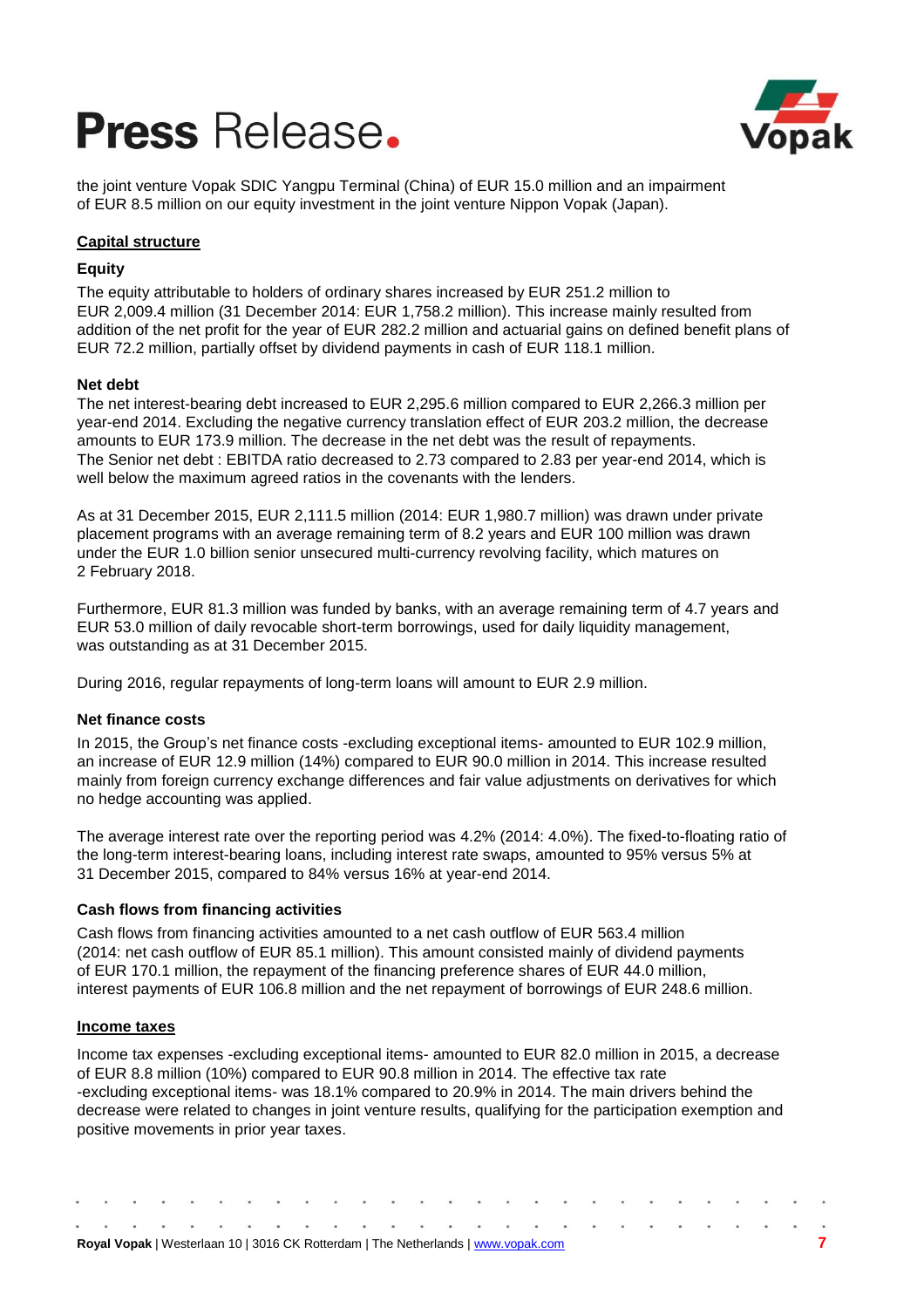



Income tax expenses -including exceptional items- amounted to EUR 117.3 million in 2015, an increase of EUR 34.2 million (41%) compared to EUR 83.1 million in 2014. The effective tax rate -including exceptional items- was 26.4% compared to 21.9% in 2014. The main driver behind the increase was the tax charge on the divestment of the US terminals together with the derecognition of deferred tax assets.

## **Net profit attributable to holders of ordinary shares**

Net profit attributable to holders of ordinary shares -excluding exceptional items- amounted to EUR 325.3 million, an increase of EUR 31.1 million (11%) compared to EUR 294.2 million in 2014. Earnings per ordinary share -excluding exceptional items- amounted to EUR 2.55 in 2015, an increase of 10% compared to EUR 2.31 in 2014.

Net profit attributable to holders of ordinary shares -including exceptional items- amounted to EUR 282.2 million, an increase of EUR 35.1 million (14%) compared to EUR 247.1 million in 2014. The exceptional items comprise of several gains and losses including an exceptional tax loss mainly related to the tax charge on the divestment of the US terminals. For a detailed overview of all exceptional items, we refer to note 2.2 of the Consolidated Financial Statements in the Annual Report 2015. Earnings per ordinary share -including exceptional items- amounted to EUR 2.21, an increase of 14% compared to EUR 1.94 in 2014.

## **Dividend proposal**

Barring exceptional circumstances, the principle underlying Vopak's dividend policy for ordinary shares is to pay an annual cash dividend of 25% to 50% of the net profit -excluding exceptional itemsattributable to holders of ordinary shares. The net profit -excluding exceptional items-, which is the basis for dividend payments, may be adjusted for the financial effects of one-off events such as changes in accounting policies, acquisitions or reorganizations. A dividend of EUR 1.00 per ordinary share (2014: EUR 0.90), payable in cash, will be proposed to the Annual General Meeting of 20 April 2016. Excluding exceptional items, the payout ratio will be 39% of earnings per ordinary share (2014: 39%).

## **Annual report 2015 and financial statements**

The Annual Report 2015 (annual report combined with sustainability report) and financial statements, prepared by the Executive Board and to be presented to the Annual General Meeting of 20 April 2016 for adoption, are published on Vopak's website [\(http://www.vopak.com/investors/reports-and-presentation\)](http://www.vopak.com/investors/reports-and-presentation) on 26 February 2016.

### **Home member state**

Vopak announces that the Netherlands is its Home Member State for purposes of the EU Transparency Directive.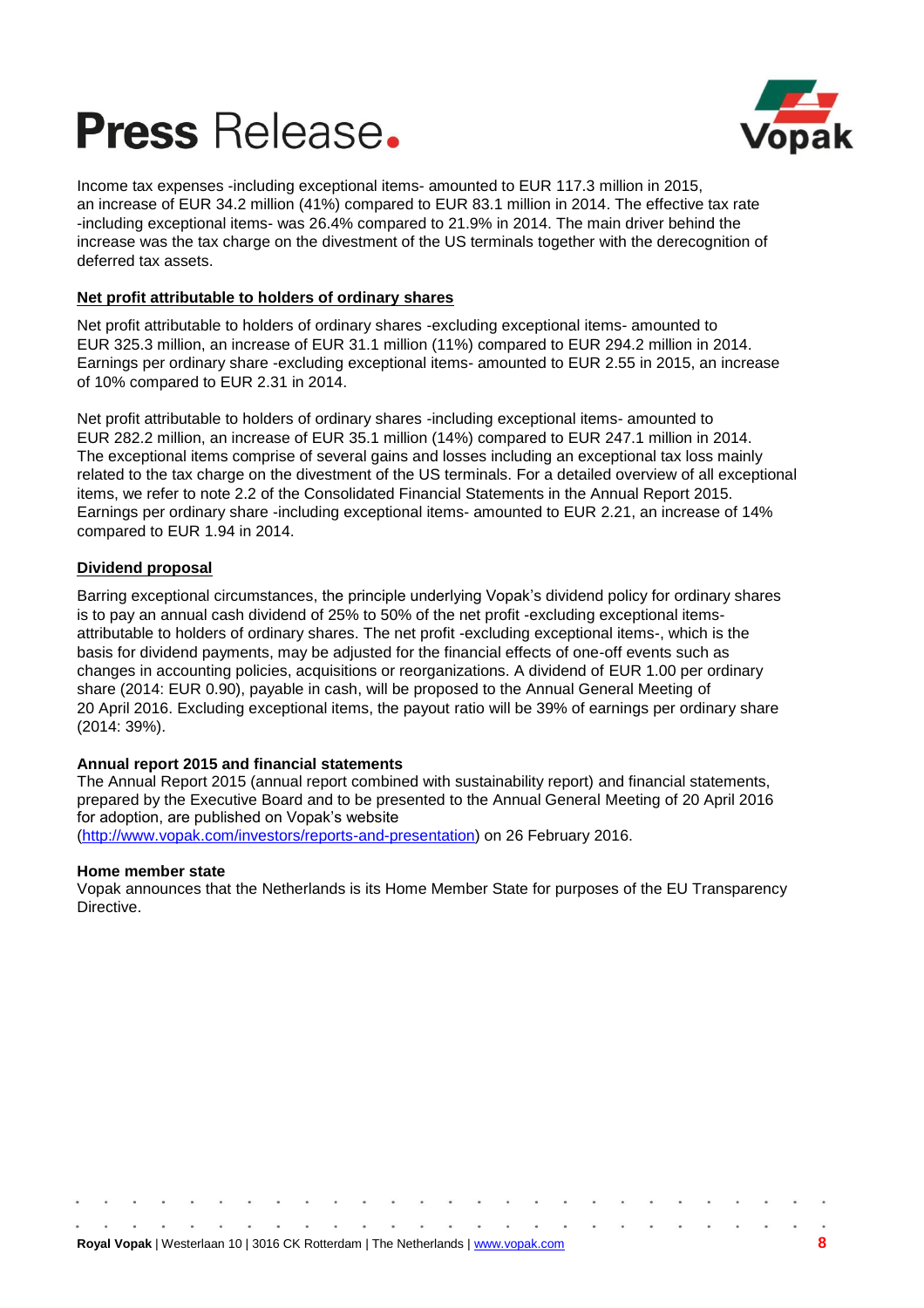

### **Forward-looking statements**

This document contains 'forward-looking statements' based on currently available plans and forecasts. By their nature, forward-looking statements involve risks and uncertainties because they relate to events and depend on circumstances that may or may not occur in the future, and Vopak cannot guarantee the accuracy and completeness of forward-looking statements.

These risks and uncertainties include, but are not limited to, factors affecting the realization of ambitions and financial expectations, developments regarding the potential capital raising, exceptional income and expense items, operational developments and trading conditions, economic, political and foreign exchange developments and changes to IFRS reporting rules. Statements of a forward-looking nature issued by the company must always be assessed in the context of the events, risks and uncertainties of the markets and environments in which Vopak operates. These factors could lead to actual results being materially different from those expected, and Vopak does not undertake to publicly update or revise any of these forward-looking statements.

### **Financial calendar**

| Publication of 2016 first-quarter interim update |
|--------------------------------------------------|
| <b>Annual General Meeting</b>                    |
| Ex-dividend quotation                            |
| Dividend record date                             |
| Dividend payment date                            |
| <b>Capital Markets Days</b>                      |
| Publication of 2016 half-year results            |
| Publication of 2016 third-quarter interim update |
| Publication of 2016 annual results               |
|                                                  |

## **Developments in quarterly reporting in 2016**

As in prior years, the company will continue to issue quarterly financial press releases. However, the first quarter and third quarter trading updates will be replaced by 'Interim updates'. These updates will be focused on the main events and developments for the period aligned with the long-term value creation strategy of the company. The half-year and full-year financial press releases will remain unchanged compared to prior years.

## **Profile Vopak**

Royal Vopak is the world's leading independent tank storage provider for the oil and chemical industry. As per 26 February 2016, Vopak operates 74 terminals in 26 countries with a combined storage capacity of 34.4 million cbm, with another 4.1 million cbm under development, to be added by 2019. Vopak's mission is to ensure safe, reliable and effective storage and handling of bulk liquid products at key marine locations that are critical to its customers around the world. The majority of its customers are companies operating in the oil, chemicals and gas sector, for which Vopak stores a large variety of products destined for a wide range of industries. Vopak's strategic focus is on four categories of terminals: Major hubs, supporting intercontinental product flows; Import and distribution terminals in major markets with structural deficits; Terminals facilitating growth in global gas markets; Industrial and chemicals terminals in the Americas, the Middle East and Asia.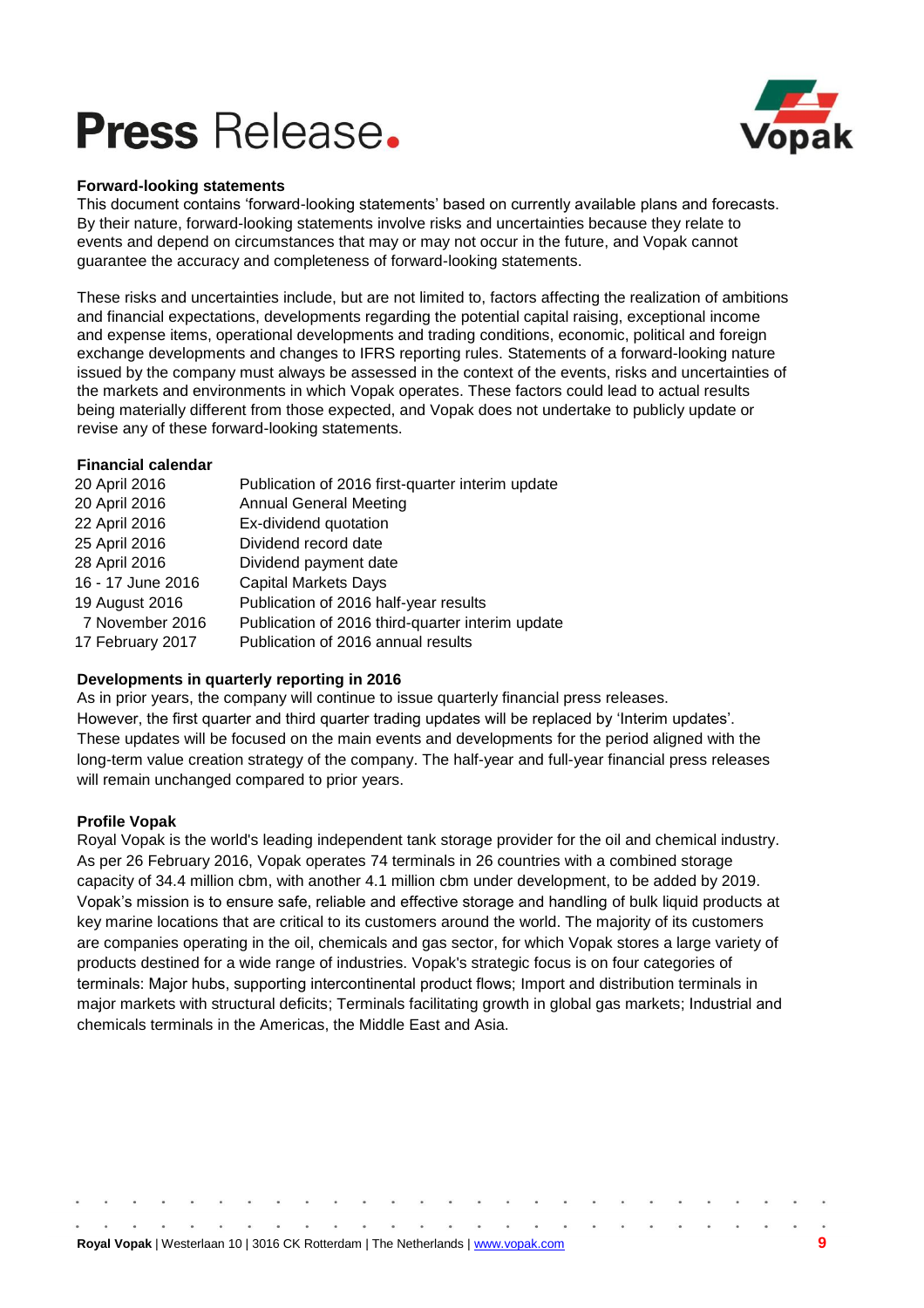



**For more information please contact:**

### **Media contact:**

Liesbeth Lans, Manager external communications Telephone: +31 (0)10 400 2777, e-mail: [global.communication@vopak.com](mailto:global.communication@vopak.com)

### **Investor Relations contact:**

Chiel Rietvelt, Head of Investor Relations Telephone: +31 (0)10 400 2776, e-mail: [investor.relations@vopak.com](mailto:investor.relations@vopak.com)

The analysts' presentation will be given via an on-demand video webcast on Vopak's corporate website [www.vopak.com,](http://www.vopak.com/) starting at 10:30 AM CET on 26 February 2016.

### **Auditor's involvement**

This press release is based on the 2015 financial statements. The financial statements are published in accordance with statutory provisions. The auditor has issued an unqualified auditor's report on the Financial Statements.

### **Enclosures:**

- 1. Key figures
- 2. Growth perspective
- 3. Notes to the results by division
- 4. Condensed consolidated financial statements
	- a. Consolidated Statement of Income
	- b. Consolidated Statement of Comprehensive Income
	- c. Condensed Consolidated Statement of Financial Position
	- d. Consolidated Statement of Changes in Equity
	- e. Consolidated Statement of Cash Flows
	- f. Segmentation
- 5. Non-IFRS proportionate financial information
- 6. Vopak key results fourth quarter

 $\begin{array}{ccc} \bullet & \bullet & \bullet \end{array}$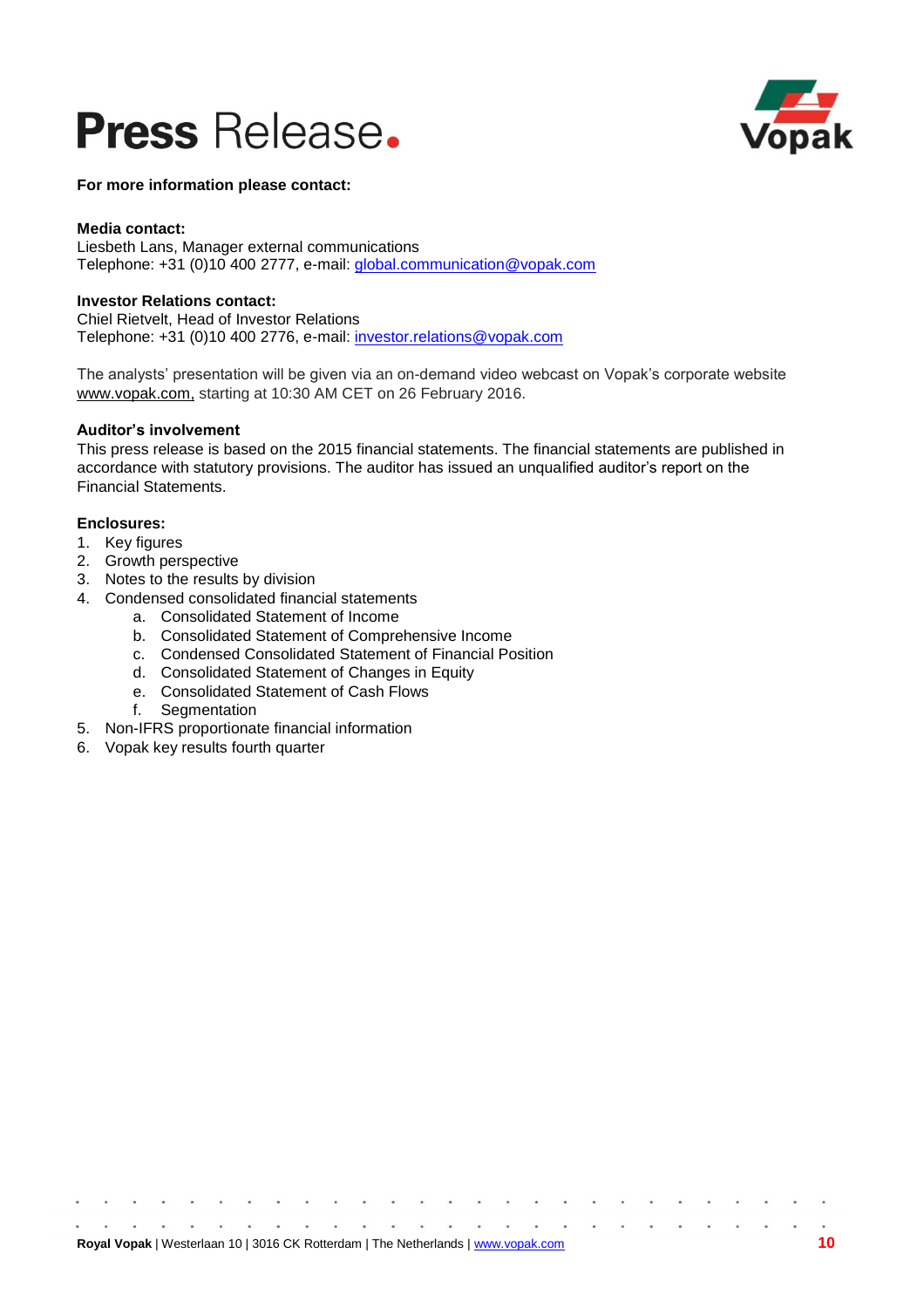

## **Enclosure 1: Key figures**

|                                                                                                                                                   | 2015                       | 2014                       | Δ                 |
|---------------------------------------------------------------------------------------------------------------------------------------------------|----------------------------|----------------------------|-------------------|
| <b>Sustainability data</b>                                                                                                                        |                            |                            |                   |
| Total Injury Rate (TIR) per 200,000 hours worked own personnel and contractors                                                                    | 0.39                       | 0.39                       |                   |
| Lost Time Injury Rate (LTIR) per 200,000 hours worked own personnel and contractors                                                               | 0.12                       | 0.13                       |                   |
| Process Safety Events Rate (PSER)                                                                                                                 | 0.27                       | 0.20                       |                   |
| <b>Results (in EUR millions)</b>                                                                                                                  |                            |                            |                   |
| Revenues                                                                                                                                          | 1,386.0                    | 1,322.5                    | 5%                |
| Revenues -excluding exceptional items-                                                                                                            | 1,386.0                    | 1,329.0                    | 4%                |
| Group operating profit before depreciation and amortization (EBITDA)                                                                              | 805.2                      | 707.7                      | 14%               |
| Group operating profit before depreciation and amortization (EBITDA) -excluding exceptional items-                                                | 811.5                      | 762.8                      | 6%                |
| Group operating profit (EBIT)                                                                                                                     | 549.2                      | 468.5                      | 17%               |
| Group operating profit (EBIT) -excluding exceptional items-                                                                                       | 555.5                      | 523.6                      | 6%                |
| Net profit attributable to holders of ordinary shares                                                                                             | 282.2                      | 247.1                      | 14%               |
| Net profit attributable to holders of ordinary shares -excluding exceptional items-                                                               | 325.3                      | 294.2                      | 11%               |
| Cash flows from operating activities (gross)                                                                                                      | 867.2                      | 786.6                      | 10%               |
| <b>Capital employed (in EUR millions)</b><br>Total investments                                                                                    | 581.1                      | 705.6                      | $-18%$            |
| Average gross capital employed                                                                                                                    | 6,620.0                    | 5,935.0                    | 12%               |
| Average capital employed                                                                                                                          | 4,066.7                    | 3,593.5                    | 13%               |
|                                                                                                                                                   |                            |                            |                   |
| <b>Capital and financing (in EUR millions)</b>                                                                                                    |                            |                            |                   |
| Equity attributable to owners of parent<br>Net interest-bearing debt                                                                              | 2,009.4<br>2,295.6         | 1,758.2<br>2,266.3         | 14%<br>1%         |
|                                                                                                                                                   |                            |                            |                   |
| Ratios (excluding exceptional items)                                                                                                              |                            |                            |                   |
| EBITDA margin excluding result of joint ventures and associates                                                                                   | 50.1%                      | 49.9%                      | 0.2 <sub>pp</sub> |
| Cash Flow Return On Gross Assets (CFROGA) *                                                                                                       | 10.4%                      |                            | 10.9% - 0.5pp     |
| Return On Capital Employed (ROCE)<br>Return On Equity (ROE)                                                                                       | 13.7%<br>17.3%             | 16.7%                      | 14.6% - 0.9pp     |
| Senior net debt: EBITDA                                                                                                                           | 2.73                       | 2.83                       | 0.6 <sub>pp</sub> |
| Interest cover (EBITDA : net finance costs)                                                                                                       | 7.7                        | 8.9                        |                   |
| Key figures per ordinary share (in EUR)                                                                                                           |                            |                            |                   |
| (Diluted) earnings                                                                                                                                | 2.21                       | 1.94                       | 14%               |
| (Diluted) earnings -excluding exceptional items-                                                                                                  | 2.55                       | 2.31                       | 10%               |
| (Proposed) dividend                                                                                                                               | 1.00                       | 0.90                       | 11%               |
| <b>Company data</b>                                                                                                                               |                            |                            |                   |
| Number of employees end of period subsidiaries                                                                                                    | 3,639                      | 3,860                      | - 6%              |
| Number of employees end of period joint ventures and associates                                                                                   | 2,263                      | 2,232                      | 1%                |
| Storage capacity end of period subsidiaries (in million cbm)                                                                                      | 20.1                       | 21.7                       | $-7%$             |
| Storage capacity end of period joint ventures and associates (in million cbm)                                                                     | 11.9                       | 9.9                        | 20%               |
| Storage capacity end of period operatorships (in million cbm)                                                                                     | 2.3                        | 2.2                        | 5%                |
| Occupancy rate subsidiaries (average rented storage capacity in %)                                                                                | 92%                        | 88%                        | 4pp               |
| Contracts $>$ 3 years (in % of revenues)                                                                                                          | 48%                        | 53%                        | - 5pp             |
| Contracts $> 1$ year (in % of revenues)                                                                                                           | 76%                        | 79%                        | - 3pp             |
| Information on proportionate basis                                                                                                                |                            |                            |                   |
| Group operating profit before depreciation and amortization (EBITDA) -excluding exceptional items-<br>Cash Flow Return On Gross Assets (CFROGA) * | 904.1                      | 823.6                      | 10%               |
| Occupancy rate subsidiaries, joint ventures and associates                                                                                        | 10.2%<br>92%               | 88%                        | 10.3% - 0.1pp     |
|                                                                                                                                                   |                            |                            | 4pp               |
| <b>Number of shares outstanding</b><br>Basic weighted average                                                                                     |                            |                            |                   |
| Weighted average including dilutive effect                                                                                                        | 127,622,305<br>127,761,760 | 127,515,368<br>127,576,173 |                   |
| Total including treasury shares end of period                                                                                                     | 127,835,430                | 127,835,430                |                   |
| Treasury shares end of period                                                                                                                     | 290,000                    | 210,000                    |                   |
| <b>Exchange rates (per EUR 1.00)</b>                                                                                                              |                            |                            |                   |
| Average US dollar                                                                                                                                 | 1.11                       | 1.33                       |                   |
| US dollar end of period                                                                                                                           | 1.09                       | 1.21                       |                   |
| Average Singapore dollar                                                                                                                          | 1.53                       | 1.68                       |                   |
| Singapore dollar end of period                                                                                                                    | 1.54                       | 1.60                       |                   |
| * For the definition of CFROGA reference is made to enclosure 5 of this press release                                                             |                            |                            |                   |

 $\bullet$  $\alpha$  $\sim$  $\begin{array}{cccccccccc} \bullet & \bullet & \bullet & \bullet & \bullet & \bullet \end{array}$  $\alpha$  ,  $\alpha$  $\ddot{\phantom{a}}$  $\bullet$  $\hat{\mathbf{z}}$  $\bullet$  $\bullet$ **Royal Vopak** | Westerlaan 10 | 3016 CK Rotterdam | The Netherlands [| www.vopak.com](http://www.vopak.com/) **11**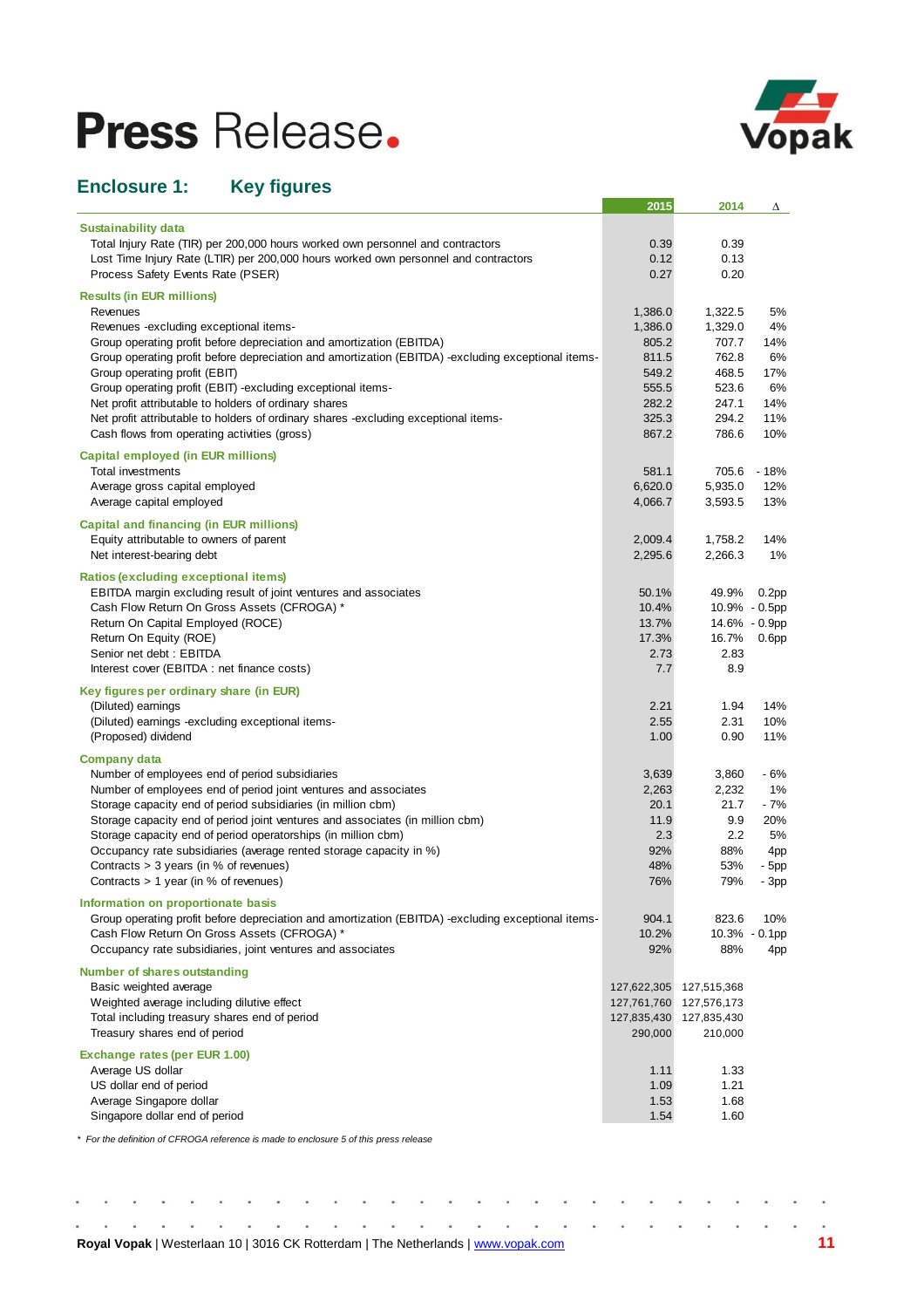

## **Enclosure 2: Growth perspective**

| <b>Storage capacity developments 2015</b> |  |  |
|-------------------------------------------|--|--|
|                                           |  |  |

|                           |                                                              | Vopak's   |                        | Capacity     |                        |
|---------------------------|--------------------------------------------------------------|-----------|------------------------|--------------|------------------------|
| <b>Country</b>            | <b>Terminal</b>                                              | ownership | <b>Products</b>        | (cbm)        | Commissioned           |
| <b>Existing terminals</b> |                                                              |           |                        |              |                        |
| <b>Brazil</b>             | Aratu                                                        | 100%      | Chemicals              | 8,900        | Q1 2015                |
| <b>Netherlands</b>        | Vlissingen                                                   | 100%      | <b>LPG</b>             |              | 36,800 Q1 2015-Q2 2015 |
| Canada                    | <b>Montreal East</b>                                         | 100%      | Oil products           |              | 48,200 Q1 2015-Q2 2015 |
| South Africa              | Durban                                                       | 70%       | Oil products           |              | 64,000 Q3 2015-Q4-2015 |
| China                     | Lingang                                                      | 50%       | Chemicals              | 40,000       | Q3 2015                |
| Germany                   | Hamburg                                                      | 100%      | Oil products           | 65,000       | Q4 2015                |
| Belgium                   | Antwerp (Eurotank)                                           | 100%      | Chemicals              | 10,000       | Q4 2015                |
| Various                   | Net change at various terminals<br>including decommissioning |           | Various                | 53,700       |                        |
| <b>New terminals</b>      |                                                              |           |                        |              |                        |
| Malaysia                  | PITSB phase 1C (Pengerang)                                   | 44.1%     | Oil products           | 413,000      | Q1 2015                |
| China                     | Hainan                                                       | 49%       | Oil products           | 1,350,000    | Q3 2015                |
| Saudi Arabia              | Jubail                                                       | 25%       | Chemicals              | 155,000      | Q4 2015                |
| <b>Divestments</b>        |                                                              |           |                        |              |                        |
| US                        | Galena Park                                                  | 100%      | Chemicals              | $-170,000$   | Q1 2015                |
| US                        | Wilmington                                                   | 100%      | Chemicals              | $-130,700$   | Q1 2015                |
| Sweden                    | Vopak Sweden AB                                              | 100%      | Oil products           | $-1,260,700$ | Q2 2015                |
| Finland                   | Vopak Chemicals Logistics Finland                            | 100%      | Chemicals/oil products | $-175,400$   | Q3 2015                |
|                           | Net change total storage capacity 2015:                      |           |                        |              | 0.5 million cbm        |

| Announced storage capacity developments for the period up to and including 2019 |                                                     |           |                            |                 |                         |  |  |  |  |  |  |  |  |  |
|---------------------------------------------------------------------------------|-----------------------------------------------------|-----------|----------------------------|-----------------|-------------------------|--|--|--|--|--|--|--|--|--|
|                                                                                 |                                                     | Vopak's   |                            | <b>Capacity</b> |                         |  |  |  |  |  |  |  |  |  |
| <b>Country</b>                                                                  | <b>Terminal</b>                                     | ownership | <b>Products</b>            | $(cbm)$         | <b>Expected</b>         |  |  |  |  |  |  |  |  |  |
| <b>Existing terminals</b>                                                       |                                                     |           |                            |                 |                         |  |  |  |  |  |  |  |  |  |
| Belgium                                                                         | Antwerp (Eurotank)                                  | 100%      | Chemicals                  | 30,000          | Q1 2016                 |  |  |  |  |  |  |  |  |  |
| Singapore                                                                       | Banyan                                              | 55.6%     | <b>LPG</b>                 | 75,800          | Q1 2016                 |  |  |  |  |  |  |  |  |  |
| <b>UAE</b>                                                                      | Fujairah                                            | 33.3%     | Oil products               | 478,000         | Q3 2016                 |  |  |  |  |  |  |  |  |  |
| South Africa                                                                    | Durban                                              | 70%       | Oil products               | 60.200          | Q4 2016                 |  |  |  |  |  |  |  |  |  |
| <b>Brazil</b>                                                                   | Alemoa                                              | 100%      | Chemicals                  | 14,000          | Q2 2017                 |  |  |  |  |  |  |  |  |  |
| <b>New terminals</b>                                                            |                                                     |           |                            |                 |                         |  |  |  |  |  |  |  |  |  |
| Saudi Arabia                                                                    | Jubail                                              | 25%       | Chemicals                  |                 | 413,000 Q1 2016-Q1 2017 |  |  |  |  |  |  |  |  |  |
| Singapore                                                                       | Banyan Cavern Storage Services                      | n.a.      | <sup>1</sup> Oil products  | 990,000         | Q1 2017                 |  |  |  |  |  |  |  |  |  |
| Malaysia                                                                        | PT2SB (Pengerang)                                   | 29.7%     | Chemicals/oil products/LPG | 2,100,000       | Q3 2019                 |  |  |  |  |  |  |  |  |  |
| <b>Divestments</b>                                                              |                                                     |           |                            |                 |                         |  |  |  |  |  |  |  |  |  |
| UK                                                                              | London, Teesside, Windmill                          | 100%      | Chemicals/oil products     | $-696,600$      | Q1 2016                 |  |  |  |  |  |  |  |  |  |
| UK                                                                              | Thames Oilport                                      | 33.3%     | Oil products               |                 | Q1 2016                 |  |  |  |  |  |  |  |  |  |
|                                                                                 | Net change for the period up to and including 2019: |           |                            |                 | 3.5 million cbm         |  |  |  |  |  |  |  |  |  |

<sup>1</sup> Only acting as operator; Vopak Terminals Singapore (in which Vopak holds 69.5%) has a 45% interest in a joint service company.

Note: 'storage capacity' is defined as the total available storage capacity (jointly) operated by the Group at the end of the reporting period, being storage capacity for subsidiaries, joint ventures, associates (with the exception of Maasvlakte Olie Terminal in the Netherlands, which is based on the attributable capacity, being 1,085,786 cbm), and other (equity) interests, and including currently out of service capacity due to maintenance and inspection programs.

|  |  |  |  | Royal Vopak   Westerlaan 10   3016 CK Rotterdam   The Netherlands   www.vopak.com |  |  |  |  |  |  |  |  | 12 |
|--|--|--|--|-----------------------------------------------------------------------------------|--|--|--|--|--|--|--|--|----|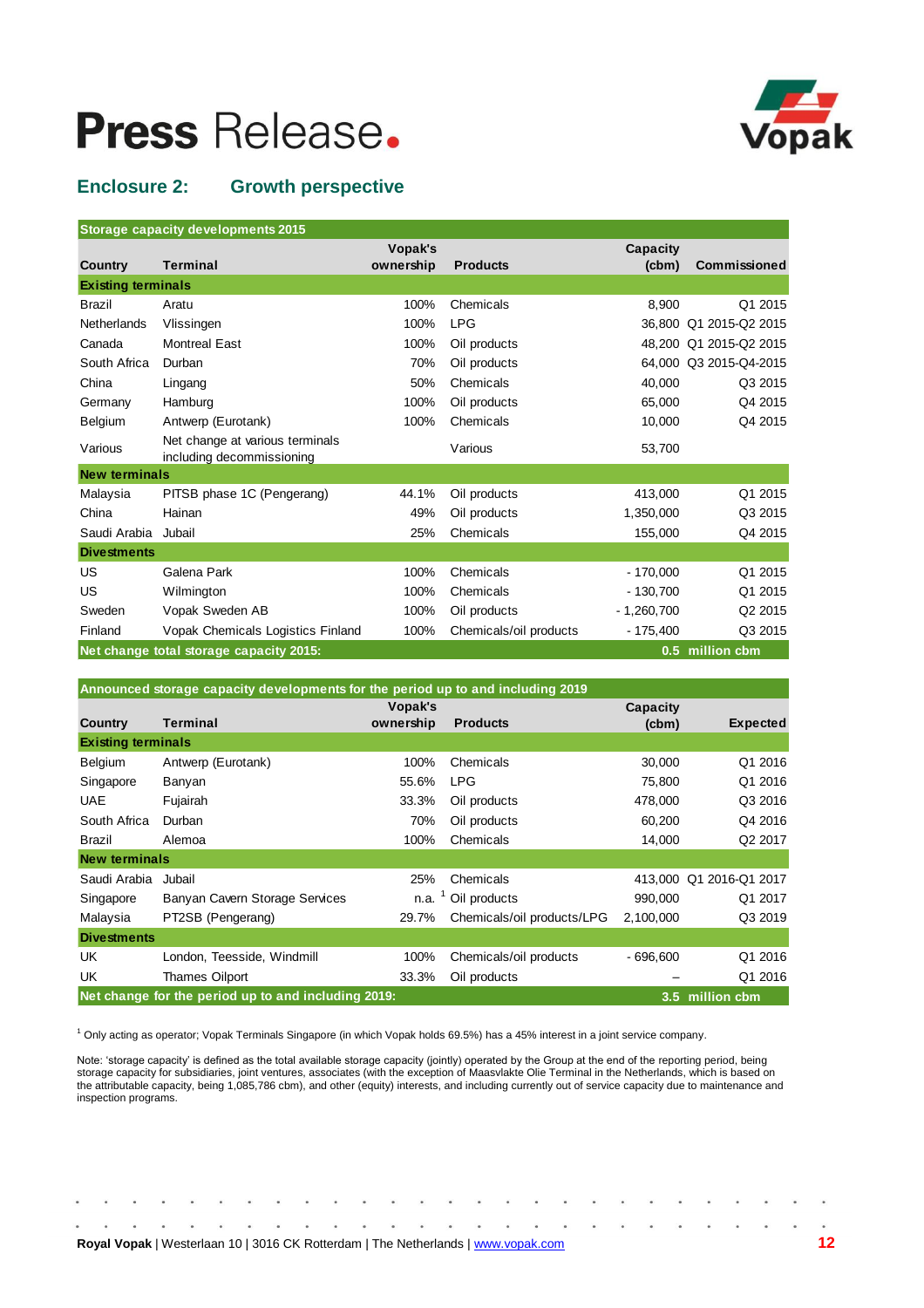

## **Enclosure 3: Notes to the results by division**

## **Netherlands**

| In EUR millions                                                      | 2015    | 2014    | Δ   |
|----------------------------------------------------------------------|---------|---------|-----|
| Revenues                                                             | 487.9   | 442.1   | 10% |
| Results - excluding exceptional items-                               |         |         |     |
| Group operating profit before depreciation and amortization (EBITDA) | 278.5   | 252.7   | 10% |
| Group operating profit (EBIT)                                        | 181.2   | 166.0   | 9%  |
| Results -including exceptional items-                                |         |         |     |
| Group operating profit before depreciation and amortization (EBITDA) | 275.7   | 247.7   | 11% |
| Group operating profit (EBIT)                                        | 178.4   | 161.0   | 11% |
| Average gross capital employed                                       | 2,051.6 | 1,792.0 | 14% |
| Average capital employed                                             | 1,226.9 | 1,054.6 | 16% |
| Occupancy rate subsidiaries                                          | 94%     | 87%     | 7pp |
| Storage capacity end of period (in million cbm)                      | 9.9     | 9.9     |     |

In the Netherlands division, revenues amounted to EUR 487.9 million, an increase of EUR 45.8 million (10%) compared to EUR 442.1 million in 2014. This increase was mainly caused by higher revenues resulting from the positive sentiment in the storage market for oil products, which led to a higher occupancy rate combined with the contribution of the newly commissioned capacity at Vopak Terminal Vlissingen and Vopak Terminal Europoort in the period 2014-2015.

The average occupancy rate increased to 94% compared to 87% in 2014.

Group operating profit -excluding exceptional items- amounted to EUR 181.2 million, which is an increase of EUR 15.2 million (9%) compared to EUR 166.0 million in 2014. The depreciation charges increased compared to the previous year due to the investment program whilst operating expenses increased mainly due to higher pension expenses due to the lower applicable discount rate for the year compared to 2014.

During 2015, exceptional losses of EUR 2.8 million (2014: loss of EUR 5.0 million) were recognized primarily due to impairments for obsolescence of property, plant and equipment components. The Netherlands' group operating profit -including exceptional items- amounted to EUR 178.4 million compared to EUR 161.0 million in 2014.

No additional capacity is currently being constructed.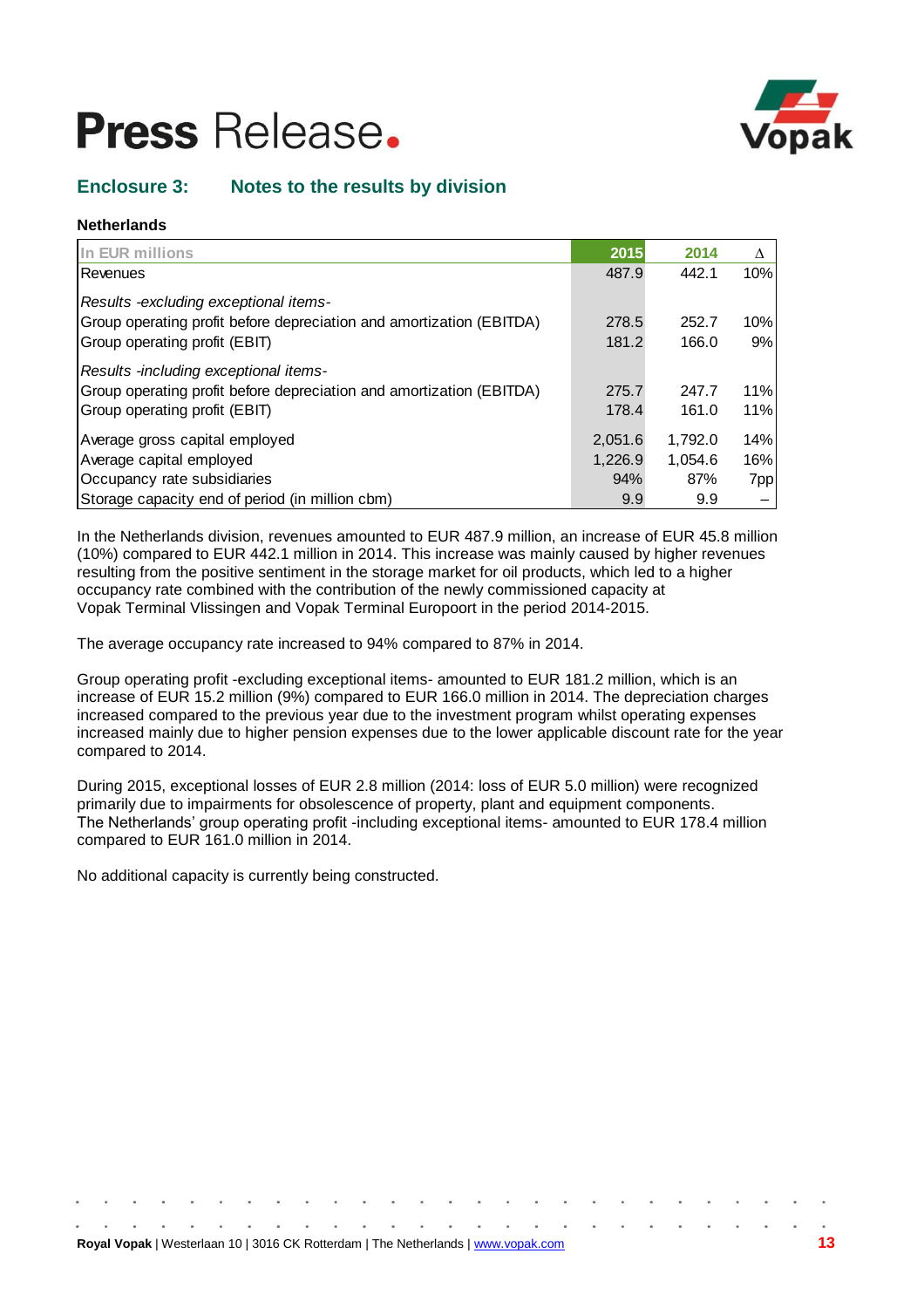

## **Europe, Middle East & Africa (EMEA)**

| In EUR millions                                                      | 2015    | 2014    | $\Lambda$ |
|----------------------------------------------------------------------|---------|---------|-----------|
| Revenues                                                             | 251.5   | 257.6   | $-2%$     |
| Results - excluding exceptional items-                               |         |         |           |
| Group operating profit before depreciation and amortization (EBITDA) | 128.1   | 118.3   | 8%        |
| Group operating profit (EBIT)                                        | 81.6    | 68.3    | 19%       |
| Results -including exceptional items-                                |         |         |           |
| Group operating profit before depreciation and amortization (EBITDA) | 89.3    | 98.4    | $-9%$     |
| Group operating profit (EBIT)                                        | 42.8    | 48.4    | $-12%$    |
| Average gross capital employed                                       | 1.244.7 | 1.308.3 | - 5%      |
| Average capital employed                                             | 799.7   | 827.8   | $-3%$     |
| Occupancy rate subsidiaries                                          | 93%     | 84%     | 9pp       |
| Storage capacity end of period (in million cbm)                      | 8.6     | 9.7     | - 11%     |

In the EMEA division, revenues amounted to EUR 251.5 million, a decrease of EUR 6.1 million (2%) compared to EUR 257.6 million in 2014. Excluding the positive currency translation effect of EUR 7.0 million, the decrease amounted to EUR 13.1 million. This decrease was mainly caused by the effect of the divestment of the terminals in Finland and Sweden, whilst partly offset by higher revenues in the other terminals due to higher occupancy rates and the commissioning of new capacity.

The average occupancy rate increased to 93% compared to 84% in 2014. This increase was partly caused by better occupancy rates at our Swedish terminals, which were divested at the end of the first half year of 2015.

Group operating profit -excluding exceptional items- amounted to EUR 81.6 million, an increase of EUR 13.3 million (19%) compared to EUR 68.3 million in 2014. Excluding the positive currency translation effect of EUR 5.9 million, the increase amounted to EUR 7.4 million. This increase was primarily caused by increased revenues as a result of higher occupancy rates and lower operating and depreciation expenses due to divestments.

The total net exceptional losses amounted to EUR 38.8 million (2014: loss of EUR 19.9 million). This loss mainly comprised, impairments related to the joint venture Thames Oilport of EUR 36.6 million, the settlement of legal claims and the transaction costs for the divestment of the UK assets of EUR 18.4 million, partly offset by the positive result on disposal for the terminals in Finland and Sweden of EUR 19.2 million.

Total storage capacity under development amounted to 981,200 cbm at year-end 2015, whilst the announced divestment of the UK assets during Q1 2016 will lead to a reduction of capacity of 696,600 cbm.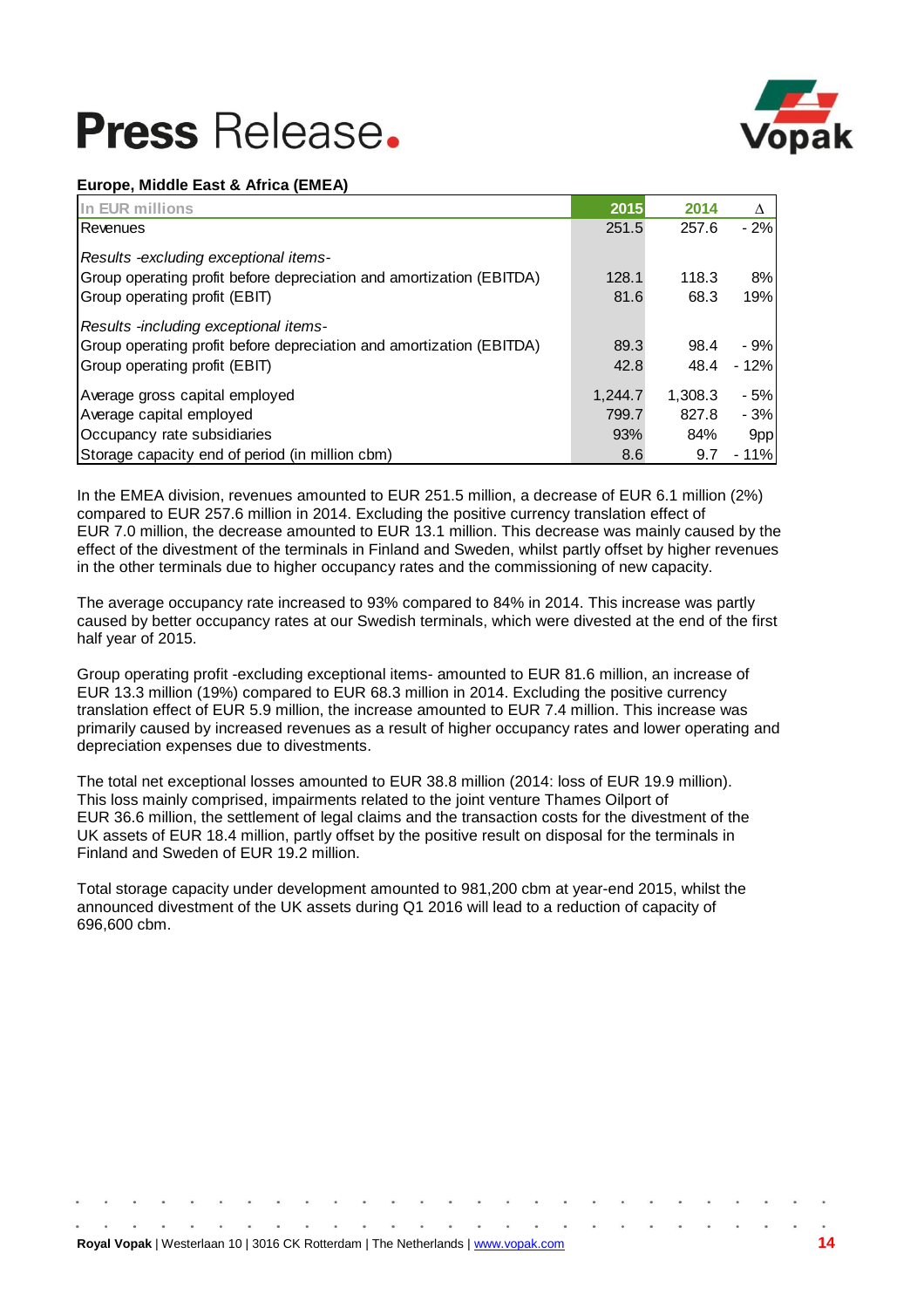

### **Asia**

| In EUR millions                                                      | 2015    | 2014    | Δ       |
|----------------------------------------------------------------------|---------|---------|---------|
| l Revenues                                                           | 379.4   | 370.1   | 3%      |
| Results -excluding exceptional items-                                |         |         |         |
| Group operating profit before depreciation and amortization (EBITDA) | 288.9   | 291.2   | $-1%$   |
| Group operating profit (EBIT)                                        | 224.4   | 235.3   | $-5%$   |
| Results -including exceptional items-                                |         |         |         |
| Group operating profit before depreciation and amortization (EBITDA) | 271.4   | 279.6   | $-3%$   |
| Group operating profit (EBIT)                                        | 206.9   | 223.7   | - 8%    |
| Average gross capital employed                                       | 2.266.2 | 1,860.0 | 22%     |
| Average capital employed                                             | 1.397.6 | 1,145.0 | 22%     |
| Occupancy rate subsidiaries                                          | 89%     | 95%     | $-6$ pp |
| Storage capacity end of period (in million cbm)                      | 11.6    | 9.8     | 18%     |

In the Asia division, revenues amounted to EUR 379.4 million, an increase of EUR 9.3 million (3%) compared to EUR 370.1 million in 2014. Excluding the positive currency translation effect of EUR 35.3 million, the decrease amounts to EUR 26.0 million. This decrease was mainly due to lower revenues, primarily caused by lower occupancy rates at specific terminals in China and Singapore.

The average occupancy rate decreased to 89% compared to 95% in 2014.

Group operating profit -excluding exceptional items- amounted to EUR 224.4 million, a decrease of EUR 10.9 million (5%) compared to EUR 235.3 million in 2014. Excluding the positive currency translation effect of EUR 25.8 million, the decrease amounted to EUR 36.7 million. In addition to the lower revenues, the decrease was caused by higher operating expenses resulting from higher lease expenses and higher depreciation expenses due to new capacity added.

The total net exceptional losses amounted to EUR 17.5 million (2014: loss of EUR 11.6 million), primarily due to an impairment of EUR 8.5 million on the joint venture Nippon Vopak (Japan), an impairment of EUR 15.0 million on the joint venture Vopak SDIC Yangpu Terminal (China) and a gain due to the reversal of impairment of EUR 9.7 million for the joint venture Vopak Terminal Jakarta (Indonesia).

Total storage capacity under development amounted to 3,165,800 cbm at year-end 2015.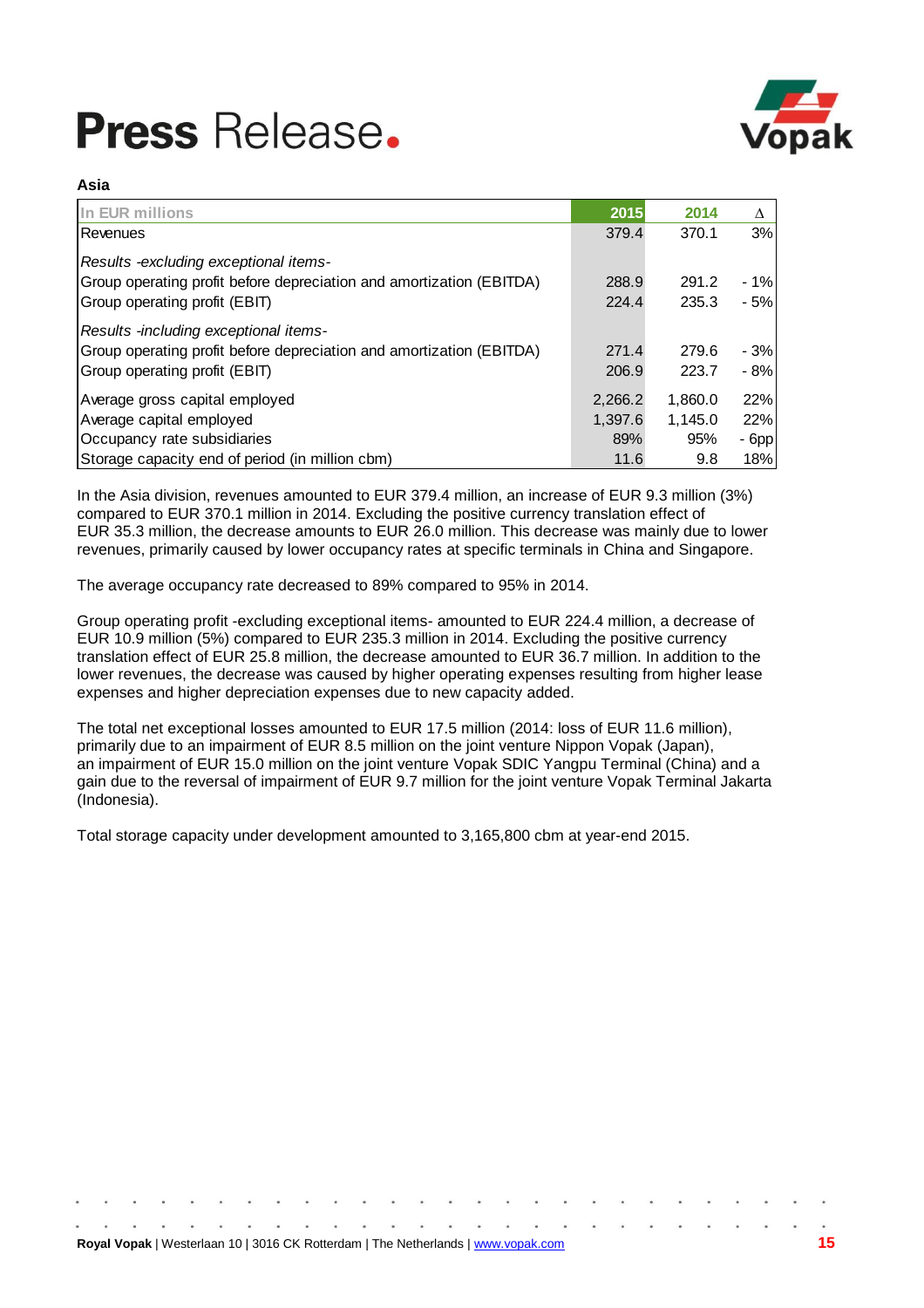

### **Americas**

| In EUR millions                                                      | 2015  | 2014  | Λ    |
|----------------------------------------------------------------------|-------|-------|------|
| Revenues                                                             | 266.7 | 246.6 | 8%   |
| Results -excluding exceptional items-                                |       |       |      |
| Group operating profit before depreciation and amortization (EBITDA) | 122.6 | 105.1 | 17%  |
| Group operating profit (EBIT)                                        | 80.6  | 63.0  | 28%  |
| Results -including exceptional items-                                |       |       |      |
| Group operating profit before depreciation and amortization (EBITDA) | 176.7 | 93.4  | 89%  |
| Group operating profit (EBIT)                                        | 134.7 | 51.3  | 163% |
| Average gross capital employed                                       | 909.4 | 867.8 | 5%   |
| Average capital employed                                             | 517.5 | 487.0 | 6%   |
| Occupancy rate subsidiaries                                          | 90%   | 90%   |      |
| Storage capacity end of period (in million cbm)                      | 3.4   | 3.6   | - 6% |

In the Americas division, revenues amounted to EUR 266.7 million, an increase of EUR 20.1 million (8%) compared to EUR 246.6 million in 2014. Excluding the positive currency translation effect of EUR 14.6 million, the increase amounted to EUR 5.5 million. This increase in revenues was primarily caused by additional capacity and improved revenues per cbm in the United States, which more than compensated the loss of revenues due to the divestments.

The average occupancy rate was 90% and at the same level as in 2014.

Group operating profit -excluding exceptional items- amounted to EUR 80.6 million, an increase of EUR 17.6 million (28%) compared to EUR 63.0 million in 2014. Excluding the positive currency translation effect of EUR 0.5 million, the increase amounts to EUR 17.1 million. This increase primarily resulted from organic growth at the terminals in the United States whilst the net effect of the divestments was limited.

The total net exceptional gains amounted to EUR 54.1 million (2014: loss of EUR 11.7 million), primarily related to the divestment of the three terminals in the first half year of 2015.

Total storage capacity under development amounted to 14,000 cbm at year-end 2015.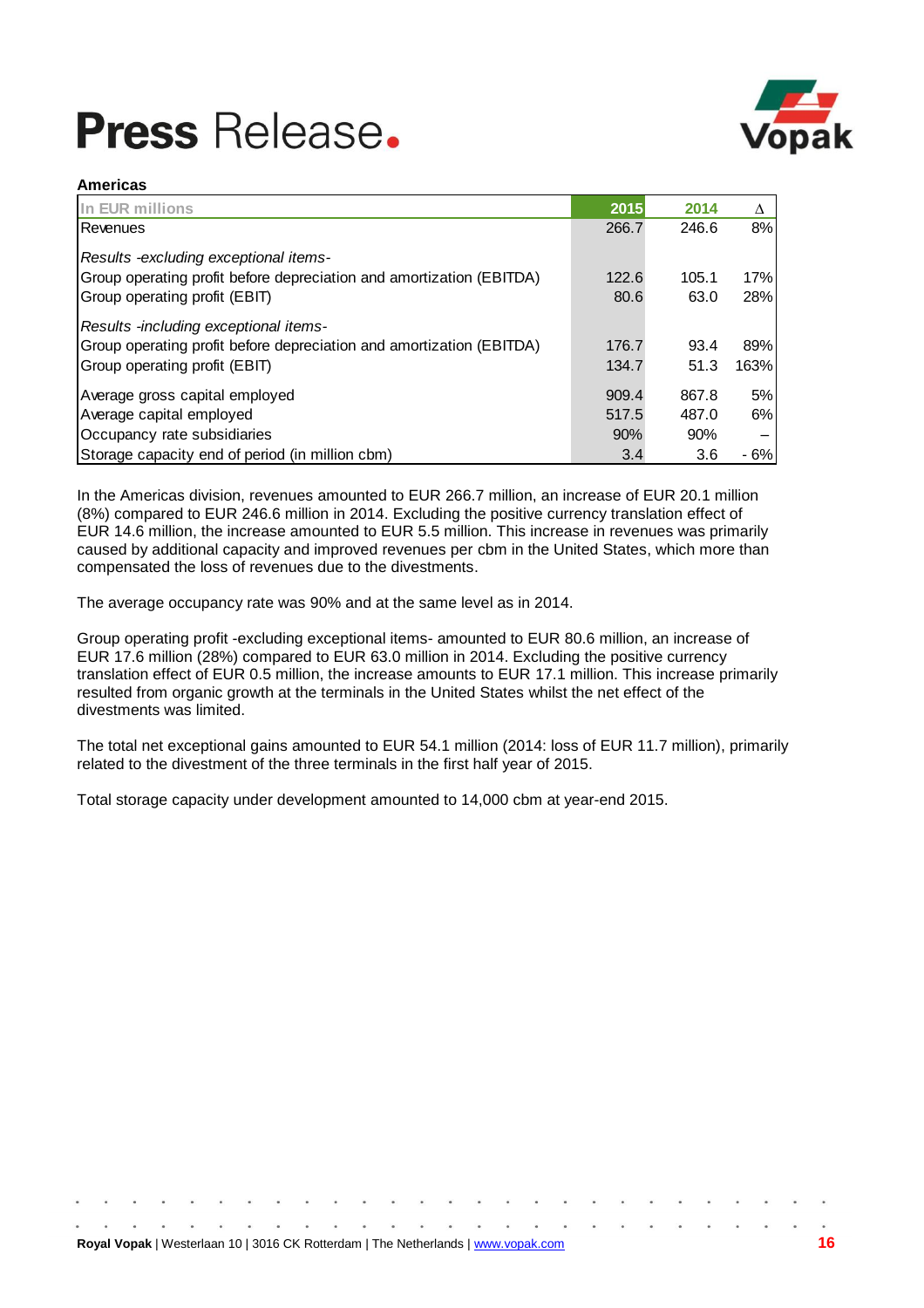

## **Non-allocated**

| In EUR millions                                              | 2015    | 2014    |     |
|--------------------------------------------------------------|---------|---------|-----|
| Group operating profit (EBIT) - excluding exceptional items- |         |         |     |
| <b>Global LNG activities</b>                                 | 30.7    | 23.0    | 33% |
| Global operating costs                                       | $-43.0$ | $-32.0$ | 34% |
| Non-allocated                                                | $-12.3$ | - 9.0   |     |

Business activities not allocated to a specific geographic segment are reported under Non-allocated. These include primarily the global LNG activities and global operating costs not allocated to any of the divisions.

The global LNG activities consist of the joint venture results of Gate Terminal (the Netherlands) and Altamira - TLA Terminal (Mexico) and costs related to LNG project studies. Group operating profit -excluding exceptional items- from global LNG activities amounted to EUR 30.7 million, an increase of EUR 7.7 million (33%), compared to EUR 23.0 million in 2014. The higher result is primarily caused by the increase in the equity participation in Gate Terminal during 2015 and a release of a provision for legal claims at Altamira - TLA Terminal. No exceptional items were recognized in 2015 (2014: loss of EUR 9.1 million).

Global operating costs not allocated to the divisions increased to EUR 43.0 million from EUR 32.0 million in 2014. This increase was, among others, caused by higher pension expenses and increased expenses in relation to the long-term incentive plans.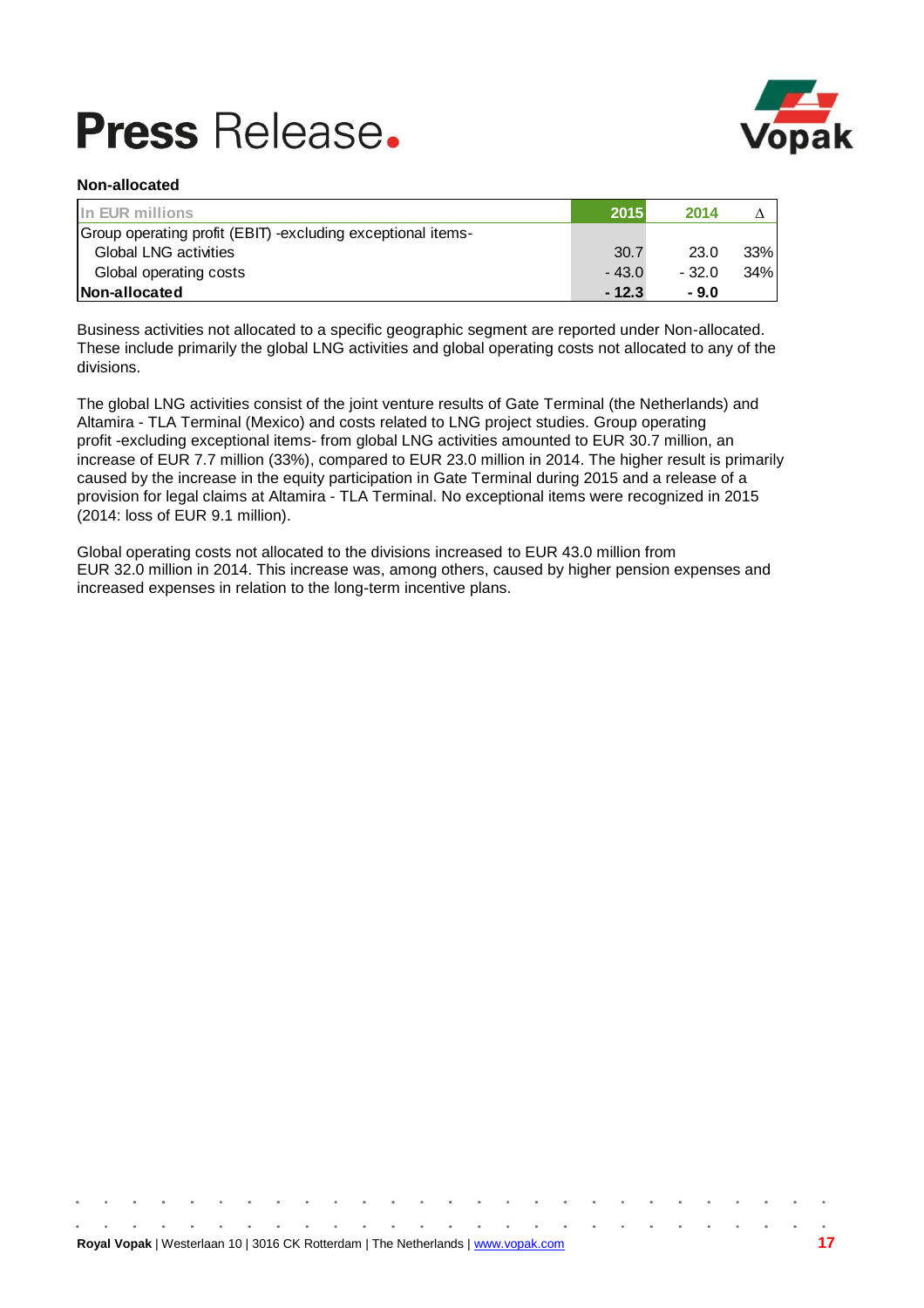

## **Enclosure 4: Condensed consolidated financial statements**

## **4a - Consolidated Statement of Income**

| In EUR millions                                                   | 2015     | 2014    |
|-------------------------------------------------------------------|----------|---------|
| Revenues                                                          | 1,386.0  | 1,322.5 |
| Other operating income                                            | 106.1    | 26.4    |
| <b>Total operating income</b>                                     | 1,492.1  | 1,348.9 |
| Personnel expenses                                                | 358.3    | 340.2   |
| Depreciation and amortization                                     | 256.0    | 239.2   |
| Impairment                                                        | 3.7      | 40.4    |
| Other operating expenses                                          | 378.9    | 335.1   |
| <b>Total operating expenses</b>                                   | 996.9    | 954.9   |
| <b>Operating profit</b>                                           | 495.2    | 394.0   |
| Results of joint ventures and associates using the equity method  | 54.0     | 74.5    |
| <b>Group operating profit (EBIT)</b>                              | 549.2    | 468.5   |
| Interest and dividend income                                      | 10.7     | 7.9     |
| Finance costs                                                     | $-115.9$ | $-97.7$ |
| Net finance costs                                                 | $-105.2$ | $-89.8$ |
| Profit before income tax                                          | 444.0    | 378.7   |
| Income tax                                                        | $-117.3$ | $-83.1$ |
| <b>Net profit</b>                                                 | 326.7    | 295.6   |
| Net profit attributable to non-controlling interests              | $-44.5$  | $-45.2$ |
| Net profit attributable to owners of parent                       | 282.2    | 250.4   |
| Net profit attributable to holders of financing preference shares |          | $-3.3$  |
| Net profit attributable to holders of ordinary shares             | 282.2    | 247.1   |
| Basic earnings per ordinary share (in EUR)                        | 2.21     | 1.94    |
| Diluted earnings per ordinary share (in EUR)                      | 2.21     | 1.94    |

## Consolidated Statement of Income excluding exceptional items (non-IFRS)

 $\bullet$ 

| In EUR millions                                                   | 2015     | 2014    |
|-------------------------------------------------------------------|----------|---------|
| <b>Operating profit</b>                                           | 451.2    | 436.1   |
| Results of joint ventures and associates using the equity method  | 104.3    | 87.5    |
| Group operating profit (EBIT)                                     | 555.5    | 523.6   |
| Net finance costs                                                 | $-102.9$ | $-90.0$ |
| Profit before income tax                                          | 452.6    | 433.6   |
| Income tax                                                        | $-82.0$  | $-90.8$ |
| <b>Net profit</b>                                                 | 370.6    | 342.8   |
| Net profit attributable to non-controlling interests              | $-45.3$  | $-45.3$ |
| Net profit attributable to owners of parent                       | 325.3    | 297.5   |
| Net profit attributable to holders of financing preference shares |          | $-3.3$  |
| Net profit attributable to holders of ordinary shares             | 325.3    | 294.2   |
| Basic earnings per ordinary share (in EUR)                        | 2.55     | 2.31    |
| Diluted earnings per ordinary share (in EUR)                      | 2.55     | 2.31    |

 $\tilde{\bullet}$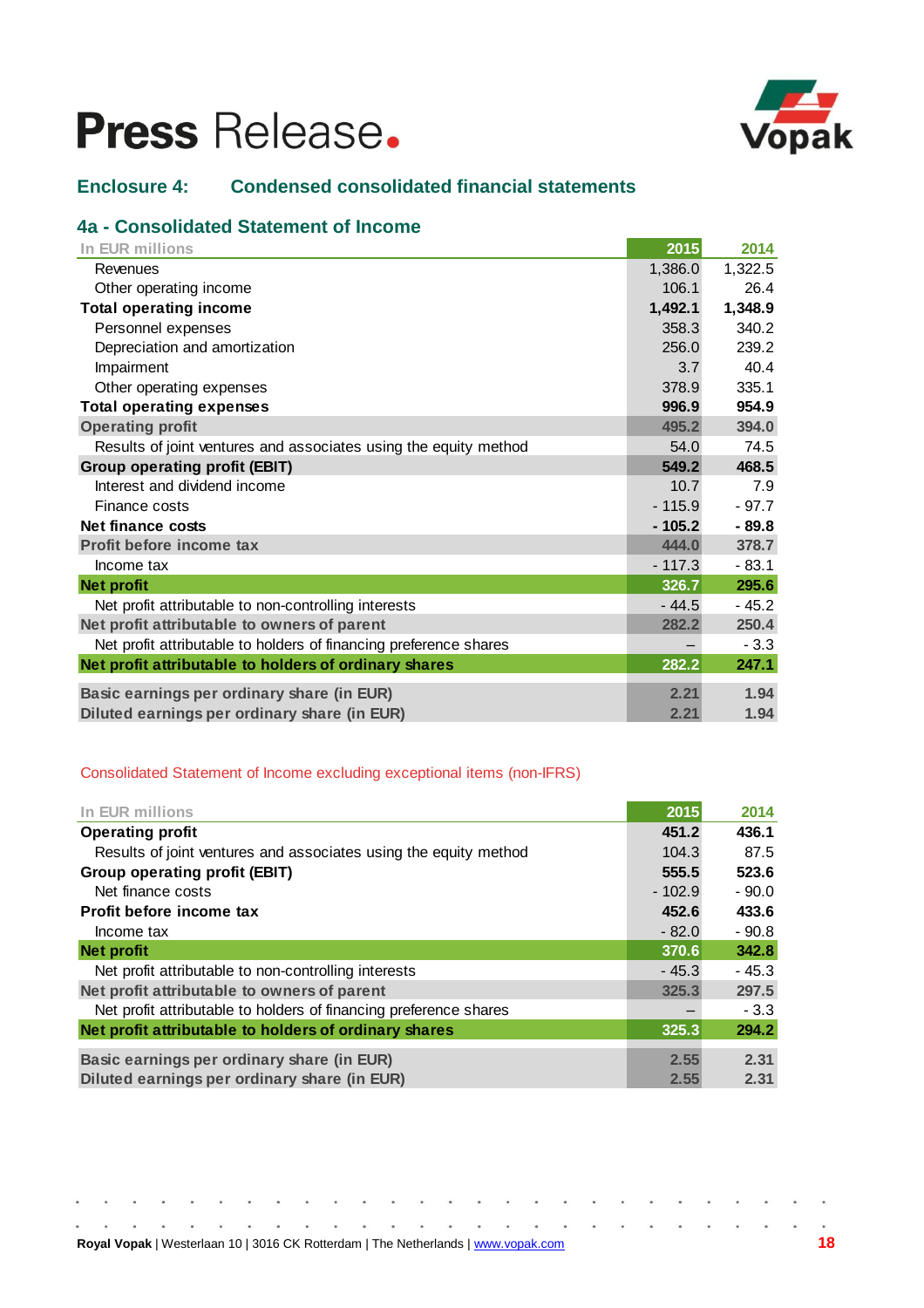

## **4b - Consolidated Statement of Comprehensive Income**

| In EUR millions                                                                   | 2015    | 2014     |
|-----------------------------------------------------------------------------------|---------|----------|
| <b>Net profit</b>                                                                 | 326.7   | 295.6    |
|                                                                                   |         |          |
| Exchange differences and effective portion of hedges on net investments in        |         |          |
| foreign activities                                                                | $-14.6$ | 54.3     |
| Use of exchange differences and effective portion of hedges on net investments    |         |          |
| in foreign activities                                                             | 0.8     |          |
| Effective portion of changes in fair value of cash flow hedges                    | 26.2    | $-44.1$  |
| Effective portion of changes in fair value of cash flow hedges joint ventures and |         |          |
| associates                                                                        | 13.3    | $-23.9$  |
| Use of effective portion of cash flow hedges to statement of income               | $-5.1$  | $-0.7$   |
| Use of effective portion of cash flow hedges joint ventures and associates        |         | 0.3      |
| Total of items that may be reclassified to statement of income in                 |         |          |
| subsequent periods                                                                | 20.6    | $-14.1$  |
|                                                                                   |         |          |
| Remeasurement of defined benefit plans                                            | 72.2    | $-114.4$ |
| Total of items that will not be reclassified to statement of income in            |         |          |
| subsequent periods                                                                | 72.2    | $-114.4$ |
|                                                                                   |         |          |
| Other comprehensive income, net of tax                                            | 92.8    | $-128.5$ |
|                                                                                   |         |          |
| <b>Total comprehensive income</b>                                                 | 419.5   | 167.1    |
|                                                                                   |         |          |
| Attributable to:                                                                  |         |          |
| Holders of ordinary shares                                                        | 369.9   | 106.3    |
| Holders of financing preference shares                                            |         | 3.3      |
| <b>Owners of parent</b>                                                           | 369.9   | 109.6    |
| Non-controlling interests                                                         | 49.6    | 57.5     |
| <b>Total comprehensive income</b>                                                 | 419.5   | 167.1    |

 $\sim$ 

 $\bullet$ 

 $\bullet$  $\bullet$  $\bullet$ 

 $\bullet$ 

 $\tilde{\bullet}$  $\bullet$ 

 $\hat{\mathbf{a}}$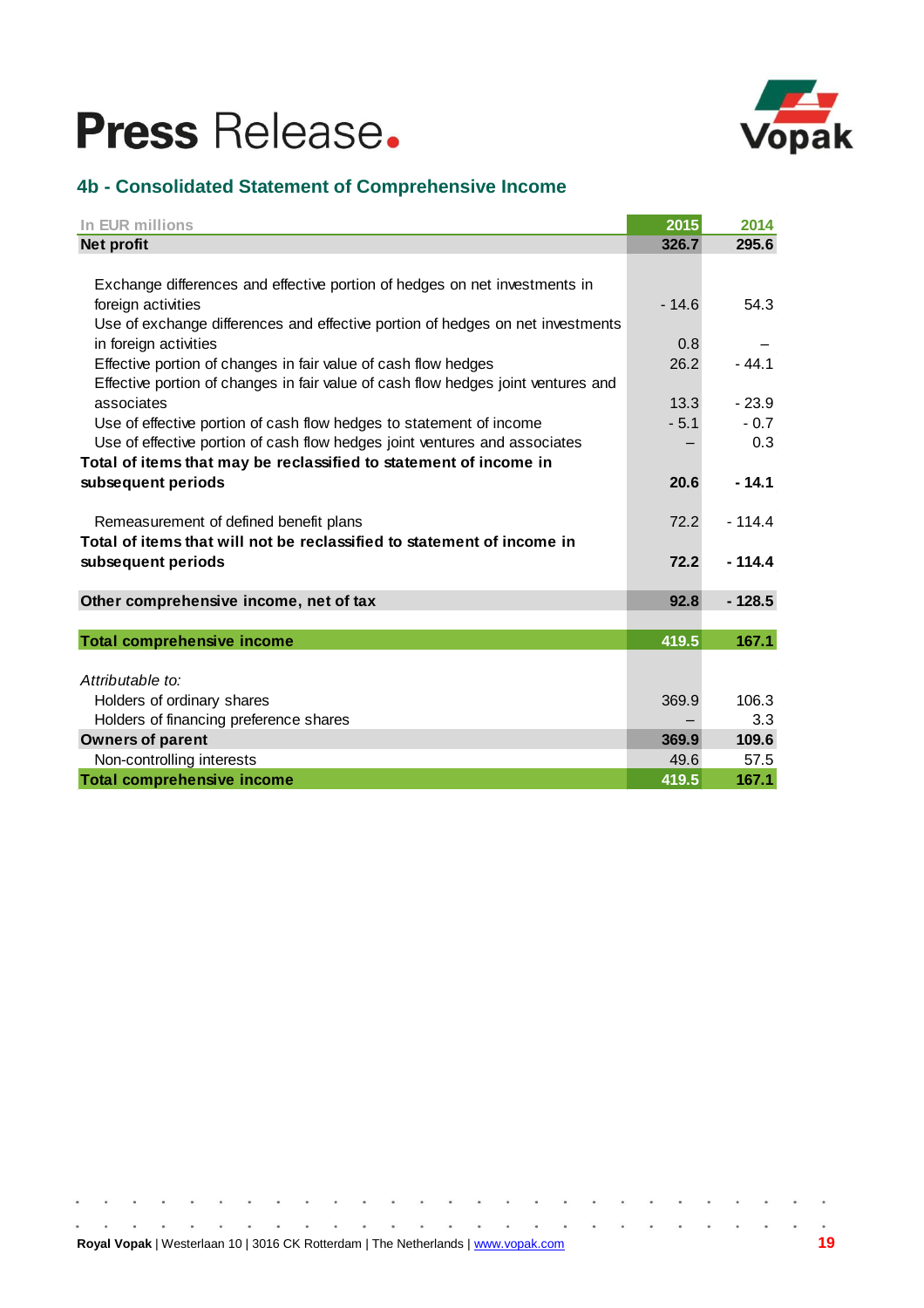

## **4c - Condensed Consolidated Statement of Financial Position**

| In EUR millions                                             | 31-Dec-15 31-Dec-14 |             |
|-------------------------------------------------------------|---------------------|-------------|
| <b>ASSETS</b>                                               |                     |             |
|                                                             | 89.8                | 91.5        |
| Intangible assets                                           | 3,496.0             | 3,622.4     |
| Property, plant and equipment<br><b>Financial assets</b>    | 1,108.2             | 1,000.9     |
| Deferred taxes                                              | 13.9                | 52.7        |
| Derivative financial instruments                            | 119.4               | 19.4        |
|                                                             | 28.6                | 28.0        |
| Other non-current assets<br><b>Total non-current assets</b> | 4,855.9             | 4,814.9     |
| Trade and other receivables                                 | 232.0               | 263.9       |
| <b>Financial assets</b>                                     | 85.9                | 10.8        |
|                                                             | 14.2                | 27.1        |
| Prepayments<br>Derivative financial instruments             | 16.5                | 8.1         |
|                                                             | 109.9               | 182.0       |
| Cash and cash equivalents                                   | 182.8               | 101.6       |
| Assets held for sale<br><b>Total current assets</b>         | 641.3               | 593.5       |
|                                                             |                     |             |
| <b>Total assets</b>                                         | 5,497.2             | 5,408.4     |
|                                                             |                     |             |
| <b>EQUITY</b>                                               |                     |             |
| Equity attributable to owners of parent                     | 2,009.4             | 1,758.2     |
| Non-controlling interests                                   | 151.0               | 144.6       |
| <b>Total equity</b>                                         | 2,160.4             | 1,902.8     |
| <b>LIABILITIES</b>                                          |                     |             |
| Interest-bearing loans                                      | 2,304.0             | 2,183.5     |
| Derivative financial instruments                            | 91.7                | 125.8       |
|                                                             | 126.1               | 216.3       |
| Pensions and other employee benefits<br>Deferred taxes      | 206.2               | 223.0       |
| Provisions                                                  |                     |             |
| Other non-current liabilities                               | 26.1                | 19.0<br>7.7 |
|                                                             | 7.5                 |             |
| <b>Total non-current liabilities</b>                        | 2,761.6             | 2,775.3     |
| Bank overdrafts and short-term borrowings                   | 98.6                | 112.3       |
| Interest-bearing loans                                      | 2.9                 | 152.5       |
| Derivative financial instruments                            | 8.1                 | 10.2        |
| Trade and other payables                                    | 308.7               | 374.7       |
| Taxes payable                                               | 64.1                | 56.7        |
| Pensions and other employee benefits                        | 1.5                 | 1.7         |
| Provisions                                                  | 28.1                | 20.2        |
| Liabilities related to assets held for sale                 | 63.2                | 2.0         |
| <b>Total current liabilities</b>                            | 575.2               | 730.3       |
| <b>Total liabilities</b>                                    | 3,336.8             | 3,505.6     |
| <b>Total equity and liabilities</b>                         | 5,497.2             | 5,408.4     |

|  |  |  |  | <b>Royal Vopak</b>   Westerlaan 10   3016 CK Rotterdam   The Netherlands   www.yopak.com |  |  |  |  |  |  |  |  | -20 |
|--|--|--|--|------------------------------------------------------------------------------------------|--|--|--|--|--|--|--|--|-----|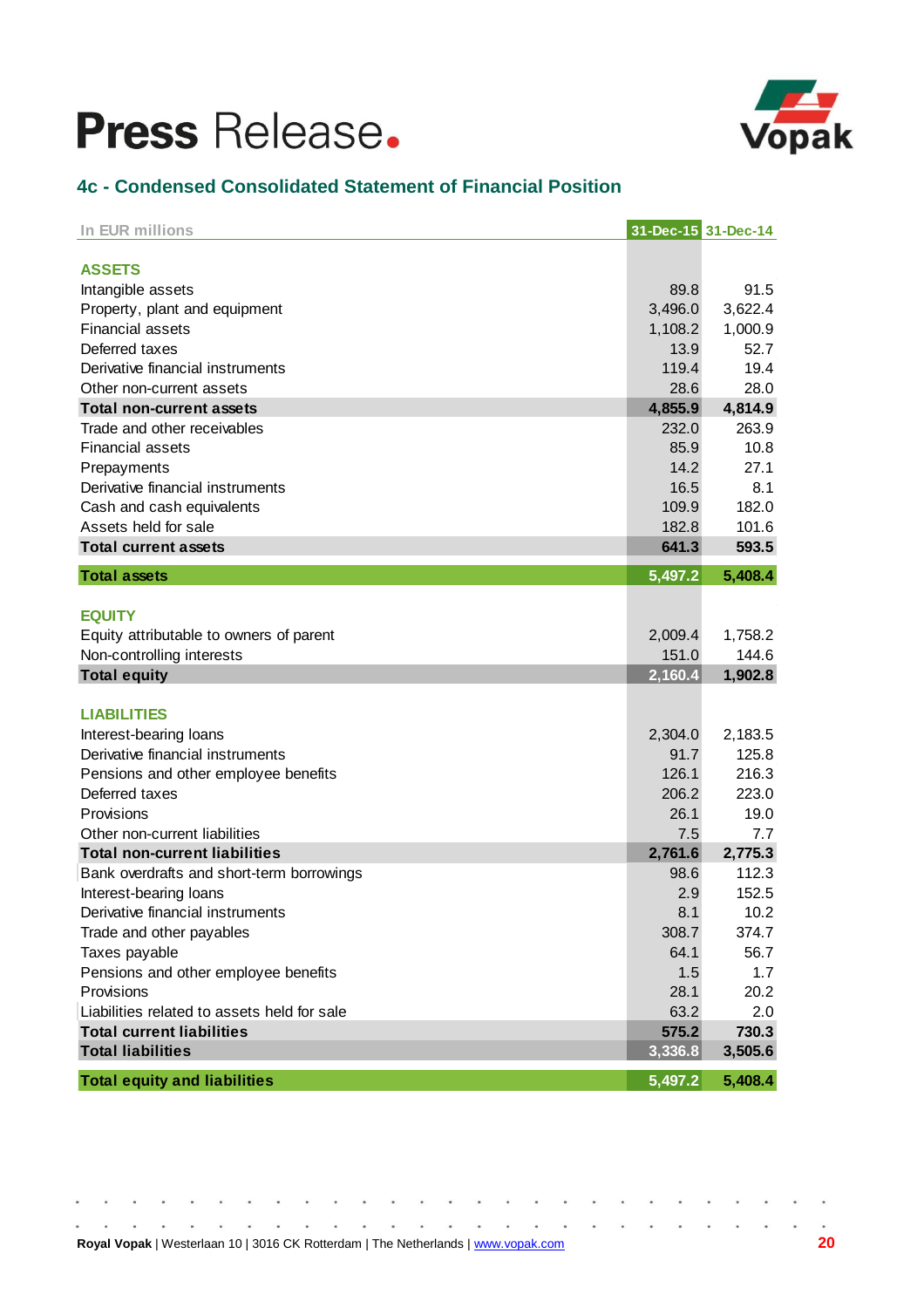

## **4d - Consolidated Statement of Changes in Equity**

|                                           |               | Equity attributable to owners of parent |                              |                          |                              |              |                  |              |
|-------------------------------------------|---------------|-----------------------------------------|------------------------------|--------------------------|------------------------------|--------------|------------------|--------------|
|                                           |               |                                         |                              |                          |                              |              | Non-con-         |              |
|                                           | <b>Issued</b> | <b>Share</b>                            | <b>Treasury</b>              | <b>Other</b>             | <b>Retained</b>              |              | trolling         | <b>Total</b> |
| In EUR millions                           | capital       | premium                                 | shares                       | reserves                 | earnings                     | <b>Total</b> | <b>interests</b> | equity       |
| <b>Balance at 31 December 2013</b>        | 84.6          | 215.2                                   | $-10.8$                      | $-116.4$                 | 1,636.9                      | 1,809.5      | 118.0            | 1,927.5      |
| Net profit                                |               |                                         |                              | -                        | 250.4                        | 250.4        | 45.2             | 295.6        |
| Other comprehensive income, net of tax    |               |                                         |                              | $-26.4$                  | $-114.4$                     | $-140.8$     | 12.3             | $-128.5$     |
| <b>Total comprehensive income</b>         |               |                                         |                              | $-26.4$                  | 136.0                        | 109.6        | 57.5             | 167.1        |
| Dividend paid in cash                     |               |                                         |                              | $\overline{\phantom{0}}$ | $-120.5$                     | $-120.5$     | $-36.0$          | $-156.5$     |
| Capital injection                         |               |                                         |                              |                          | $\qquad \qquad$              |              | 5.6              | 5.6          |
| Capital reduction                         | $-20.7$       | $-22.6$                                 |                              |                          | $-0.7$                       | $-44.0$      |                  | $-44.0$      |
| Acquisition non-controlling interest      |               |                                         |                              |                          |                              |              |                  |              |
| subsidiaries                              |               | -                                       | $\qquad \qquad \blacksquare$ | -                        | $-2.4$                       | $-2.4$       | $-0.5$           | $-2.9$       |
| Sale treasury shares                      |               | 1.8                                     | 2.9                          |                          |                              | 4.7          |                  | 4.7          |
| Release revaluation reserve               |               |                                         |                              | $-0.2$                   | 0.2                          |              |                  |              |
| Measurement of equity-settled share-      |               |                                         |                              |                          |                              |              |                  |              |
| based payment arrangements                |               |                                         |                              |                          | 1.0                          | 1.0          |                  | 1.0          |
| Vested shares under equity-settled share- |               |                                         |                              |                          |                              |              |                  |              |
| based payment arrangements                |               |                                         | 1.4                          | $\overline{\phantom{0}}$ | $-1.1$                       | 0.3          |                  | 0.3          |
| <b>Total transactions with owners</b>     | $-20.7$       | $-20.8$                                 | 4.3                          | $-0.2$                   | $-123.5$                     | $-160.9$     | $-30.9$          | $-191.8$     |
| <b>Balance at 31 December 2014</b>        | 63.9          | 194.4                                   | $-6.5$                       | $-143.0$                 | 1,649.4                      | 1,758.2      | 144.6            | 1,902.8      |
| Net profit                                |               |                                         | $\equiv$                     | -                        | 282.2                        | 282.2        | 44.5             | 326.7        |
| Other comprehensive income, net of tax    |               |                                         |                              | 15.5                     | 72.2                         | 87.7         | 5.1              | 92.8         |
| <b>Total comprehensive income</b>         |               |                                         |                              | 15.5                     | 354.4                        | 369.9        | 49.6             | 419.5        |
| Dividend paid in cash                     |               |                                         |                              |                          | $-118.1$                     | $-118.1$     | $-52.0$          | $-170.1$     |
| Capital injection                         |               |                                         |                              |                          | -                            |              | 8.8              | 8.8          |
| Purchase treasury shares                  |               |                                         | $-2.9$                       | $\overline{\phantom{0}}$ | $\qquad \qquad \blacksquare$ | $-2.9$       |                  | $-2.9$       |
| Release revaluation reserve               |               |                                         |                              | $-0.2$                   | 0.2                          |              |                  |              |
| Measurement of equity-settled share-      |               |                                         |                              |                          |                              |              |                  |              |
| based payment arrangements                |               |                                         | -                            | -                        | 2.3                          | 2.3          |                  | 2.3          |
| <b>Total transactions with owners</b>     |               |                                         | $-2.9$                       | $-0.2$                   | $-115.6$                     | $-118.7$     | $-43.2$          | $-161.9$     |
| <b>Balance at 31 December 2015</b>        | 63.9          | 194.4                                   | $-9.4$                       | $-127.7$                 | 1,888.2                      | 2.009.4      | 151.0            | 2,160.4      |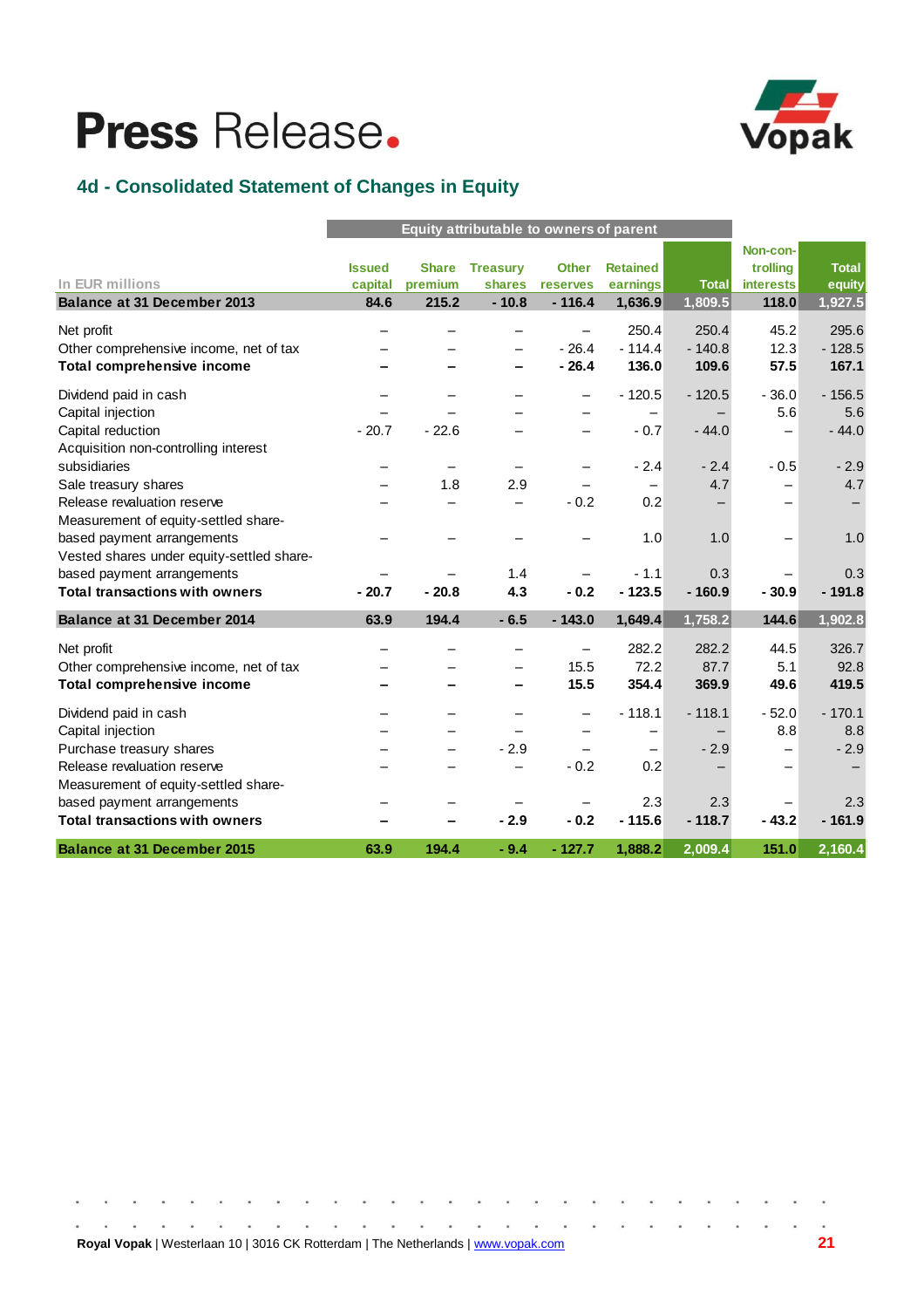

## **4e - Consolidated Statement of Cash Flows**

| In EUR millions                                                                                                                                                                                                                       | 2015     | 2014     |
|---------------------------------------------------------------------------------------------------------------------------------------------------------------------------------------------------------------------------------------|----------|----------|
| Cash flows from operating activities (gross)                                                                                                                                                                                          | 867.2    | 786.6    |
| Interest received                                                                                                                                                                                                                     | 4.4      | 3.5      |
| Dividend received                                                                                                                                                                                                                     | 1.0      | 0.5      |
| Income tax paid                                                                                                                                                                                                                       | $-104.6$ | $-51.8$  |
| Cash flows from operating activities (net)                                                                                                                                                                                            | 768.0    | 738.8    |
| Investments:                                                                                                                                                                                                                          |          |          |
| Intangible assets                                                                                                                                                                                                                     | $-11.4$  | $-13.2$  |
| Property, plant and equipment                                                                                                                                                                                                         | $-335.5$ | $-505.5$ |
| Joint ventures and associates                                                                                                                                                                                                         | $-121.5$ | $-40.2$  |
| Loans granted                                                                                                                                                                                                                         | $-101.9$ | $-14.6$  |
| Other non-current assets                                                                                                                                                                                                              | $-0.2$   | $-1.5$   |
| Acquisitions of subsidiaries including goodwill                                                                                                                                                                                       |          | $-78.4$  |
| Acquisitions of joint ventures and associates                                                                                                                                                                                         | $-10.6$  | $-52.2$  |
| <b>Total investments</b>                                                                                                                                                                                                              | $-581.1$ | $-705.6$ |
| Disposals and repayments:                                                                                                                                                                                                             |          |          |
| Intangible assets                                                                                                                                                                                                                     |          | 0.1      |
| Property, plant and equipment                                                                                                                                                                                                         | 2.0      | 7.0      |
| Loans granted                                                                                                                                                                                                                         | 20.8     | 10.1     |
| Finance lease receivable                                                                                                                                                                                                              | 10.1     | 5.3      |
| Assets held for sale/divestments                                                                                                                                                                                                      | 297.6    |          |
| <b>Total disposals and repayments</b>                                                                                                                                                                                                 | 330.5    | 22.5     |
| Cash flows from investing activities (excluding derivatives)                                                                                                                                                                          | $-250.6$ | $-683.1$ |
| Settlement of derivatives (net investment hedges)                                                                                                                                                                                     | $-25.9$  | $-10.9$  |
| Cash flows from investing activities (including derivatives)                                                                                                                                                                          | $-276.5$ | $-694.0$ |
| Financing:                                                                                                                                                                                                                            |          |          |
| Repayment of interest-bearing loans                                                                                                                                                                                                   | $-154.7$ | $-3.2$   |
| Proceeds from interest-bearing loans                                                                                                                                                                                                  | 81.6     | 249.3    |
| Finance costs paid                                                                                                                                                                                                                    | $-106.8$ | $-87.1$  |
| Settlement of derivative financial instruments                                                                                                                                                                                        | 9.0      | 2.0      |
| Dividend paid in cash                                                                                                                                                                                                                 | $-114.8$ | $-114.8$ |
| Dividend paid to non-controlling interests *                                                                                                                                                                                          | $-52.0$  | $-36.0$  |
| Dividend paid on financing preference shares                                                                                                                                                                                          | $-3.3$   | $-5.7$   |
| Paid share premium financing preference shares                                                                                                                                                                                        | $-23.3$  | $-33.0$  |
| Withdrawal financing preference shares                                                                                                                                                                                                | $-20.7$  |          |
| Purchase treasury shares                                                                                                                                                                                                              | $-2.9$   |          |
| Sale treasury shares                                                                                                                                                                                                                  |          | 5.0      |
| Proceeds and repayments in short-term financing                                                                                                                                                                                       | $-175.5$ | $-61.6$  |
| Cash flows from financing activities                                                                                                                                                                                                  | $-563.4$ | $-85.1$  |
|                                                                                                                                                                                                                                       |          |          |
| <b>Net cash flows</b>                                                                                                                                                                                                                 | $-71.9$  | $-40.3$  |
| Exchange differences                                                                                                                                                                                                                  | 1.3      | 7.6      |
| Net change in cash and cash equivalents due to assets held for sale                                                                                                                                                                   | $-0.7$   |          |
| Net change in cash and cash equivalents (including bank overdrafts)                                                                                                                                                                   | $-71.3$  | $-32.7$  |
| Net cash and cash equivalents (including bank overdrafts) at 1 January                                                                                                                                                                | 138.6    | 171.3    |
| Net cash and cash equivalents (including bank overdrafts)                                                                                                                                                                             |          |          |
| at 31 December                                                                                                                                                                                                                        | 67.3     | 138.6    |
| The cash outflow from dividends paid to non-controlling interests is included as a cash flow from financing activities as per<br>2015 (2014: cash flow from operating activities). The comparative figures were accordingly adjusted. |          |          |

 $\alpha$  ,  $\alpha$  $\bullet$  $\bullet$ **Royal Vopak** | Westerlaan 10 | 3016 CK Rotterdam | The Netherlands [| www.vopak.com](http://www.vopak.com/) **22**

 $\overline{\phantom{a}}$ 

 $\ddot{\bullet}$  $\ddot{\bullet}$ 

 $\ddot{\bullet}$ 

 $\hat{\bullet}$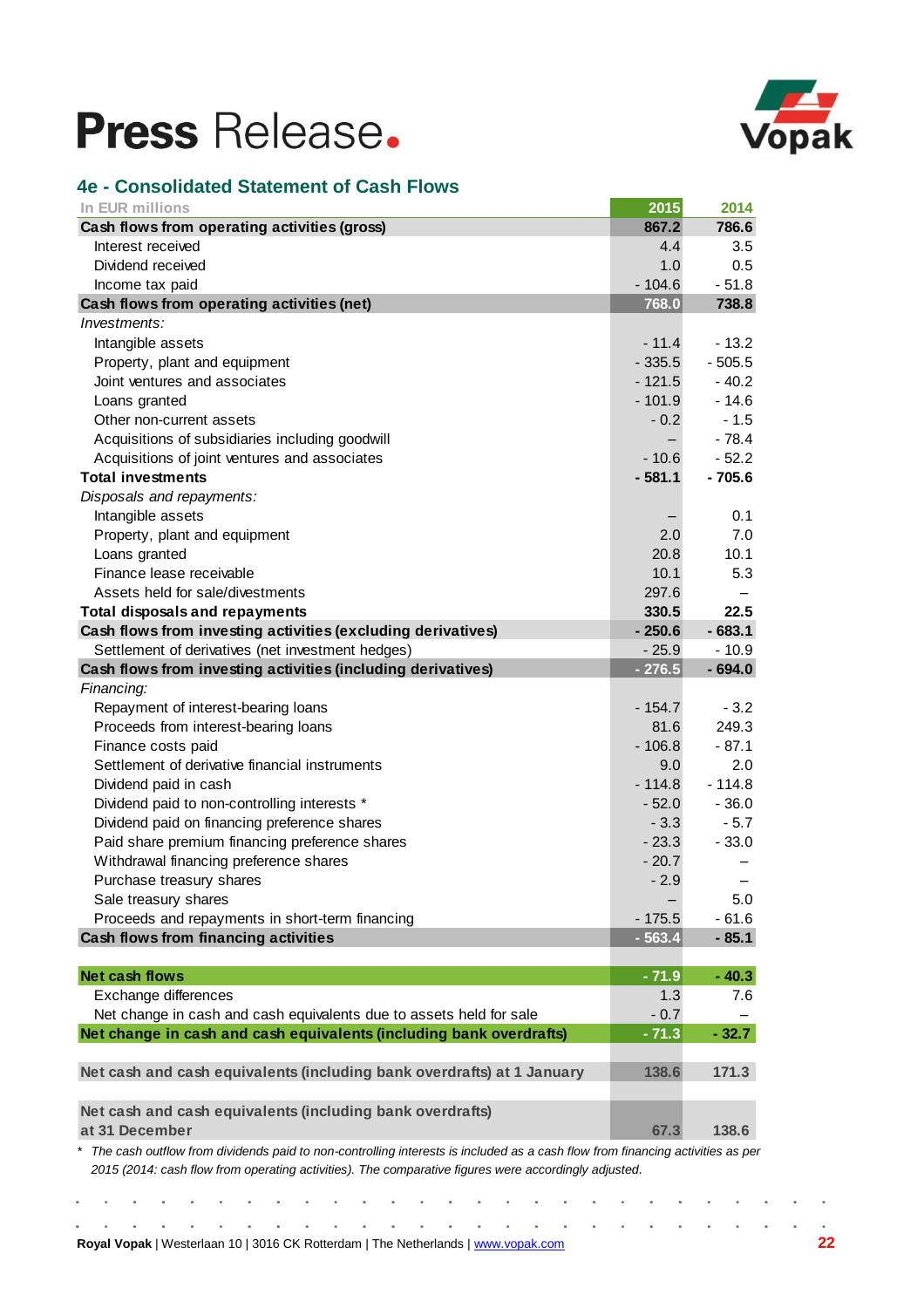

## **4f - Segmentation**

#### **Statement of income**

|                                               | <b>Revenues</b>   |         | <b>Depreciation and</b><br>amortization |       | <b>Result of joint</b><br>ventures and<br>associates |                          | <b>Group operating</b><br>profit |         |
|-----------------------------------------------|-------------------|---------|-----------------------------------------|-------|------------------------------------------------------|--------------------------|----------------------------------|---------|
| In EUR millions                               | 2015              | 2014    | 2015                                    | 2014  | 2015                                                 | 2014                     | 2015                             | 2014    |
| Netherlands                                   | 487.9             | 442.1   | 97.3                                    | 86.7  | 2.5                                                  | 2.5                      | 181.2                            | 166.0   |
| Europe, Middle East & Africa                  | 251.5             | 257.6   | 46.5                                    | 50.0  | 21.1                                                 | 17.9                     | 81.6                             | 68.3    |
| Asia                                          | 379.4             | 370.1   | 64.5                                    | 55.9  | 46.9                                                 | 39.0                     | 224.4                            | 235.3   |
| of which Singapore                            | 266.5             | 258.8   | 39.3                                    | 34.4  | 0.8                                                  | 0.7                      | 154.6                            | 160.4   |
| Americas                                      | 266.7             | 253.1   | 42.0                                    | 42.1  | 0.2                                                  | 0.1                      | 80.6                             | 63.0    |
| of which United States                        | 168.8             | 145.9   | 24.7                                    | 23.1  | -                                                    | $\overline{\phantom{m}}$ | 58.6                             | 37.1    |
| Non-allocated                                 | 0.5               | 6.1     | 5.7                                     | 4.5   | 33.6                                                 | 28.0                     | $-12.3$                          | $-9.0$  |
| of which global LNG activities                | $\qquad \qquad -$ | 3.9     |                                         | 0.1   | 33.4                                                 | 28.1                     | 30.7                             | 23.0    |
| <b>Total excluding exceptional items</b>      | 1,386.0           | 1,329.0 | 256.0                                   | 239.2 | 104.3                                                | 87.5                     | 555.5                            | 523.6   |
| Exceptional items:                            |                   |         |                                         |       |                                                      |                          |                                  |         |
| Netherlands                                   |                   |         |                                         |       |                                                      |                          | $-2.8$                           | $-5.0$  |
| Europe, Middle East & Africa                  |                   |         |                                         |       |                                                      |                          | $-38.8$                          | $-19.9$ |
| Asia                                          |                   |         |                                         |       |                                                      |                          | $-17.5$                          | $-11.6$ |
| Americas                                      |                   |         |                                         |       |                                                      |                          | 54.1                             | $-11.7$ |
| Non-allocated                                 |                   |         |                                         |       |                                                      |                          | $-1.3$                           | $-6.9$  |
| <b>Total including exceptional items</b>      |                   |         |                                         |       |                                                      |                          | 549.2                            | 468.5   |
| <b>Reconciliation consolidated net profit</b> |                   |         |                                         |       |                                                      |                          |                                  |         |
| Group operating profit                        |                   |         |                                         |       |                                                      |                          | 549.2                            | 468.5   |
| Net finance costs                             |                   |         |                                         |       |                                                      |                          | $-105.2$                         | $-89.8$ |
| Profit before income tax                      |                   |         |                                         |       |                                                      |                          | 444.0                            | 378.7   |
| Income tax                                    |                   |         |                                         |       |                                                      |                          | $-117.3$                         | $-83.1$ |
| <b>Net profit</b>                             |                   |         |                                         |       |                                                      |                          | 326.7                            | 295.6   |

### **Statement of financial position**

|                                |                                         | Total assets |         | <b>Total liabilities</b> |
|--------------------------------|-----------------------------------------|--------------|---------|--------------------------|
| In EUR millions                | 31-Dec-15 31-Dec-14 31-Dec-15 31-Dec-14 |              |         |                          |
| <b>Netherlands</b>             | 1.441.4                                 | 1.431.9      | 117.9   | 100.8                    |
| Europe, Middle East & Africa   | 1,186.5                                 | 1,191.3      | 204.5   | 204.5                    |
| Asia                           | 1,753.1                                 | 1.674.3      | 324.2   | 293.9                    |
| of which Singapore             | 682.3                                   | 689.7        | 263.7   | 235.9                    |
| Americas                       | 733.1                                   | 801.9        | 195.7   | 176.2                    |
| of which United States         | 357.1                                   | 392.4        | 144.2   | 123.8                    |
| Non-allocated                  | 383.1                                   | 309.0        | 2.494.5 | 2,730.2                  |
| of which global LNG activities | 170.7                                   | 119.4        | 2.3     | 5.1                      |
| <b>Total</b>                   | 5.497.2                                 | 5.408.4      | 3.336.8 | 3.505.6                  |

| <b>Royal Vopak</b>   Westerlaan 10   3016 CK Rotterdam   The Netherlands   www.vopak.com |  |  |  |  |  |  |  |  |  |  |  |  |  |
|------------------------------------------------------------------------------------------|--|--|--|--|--|--|--|--|--|--|--|--|--|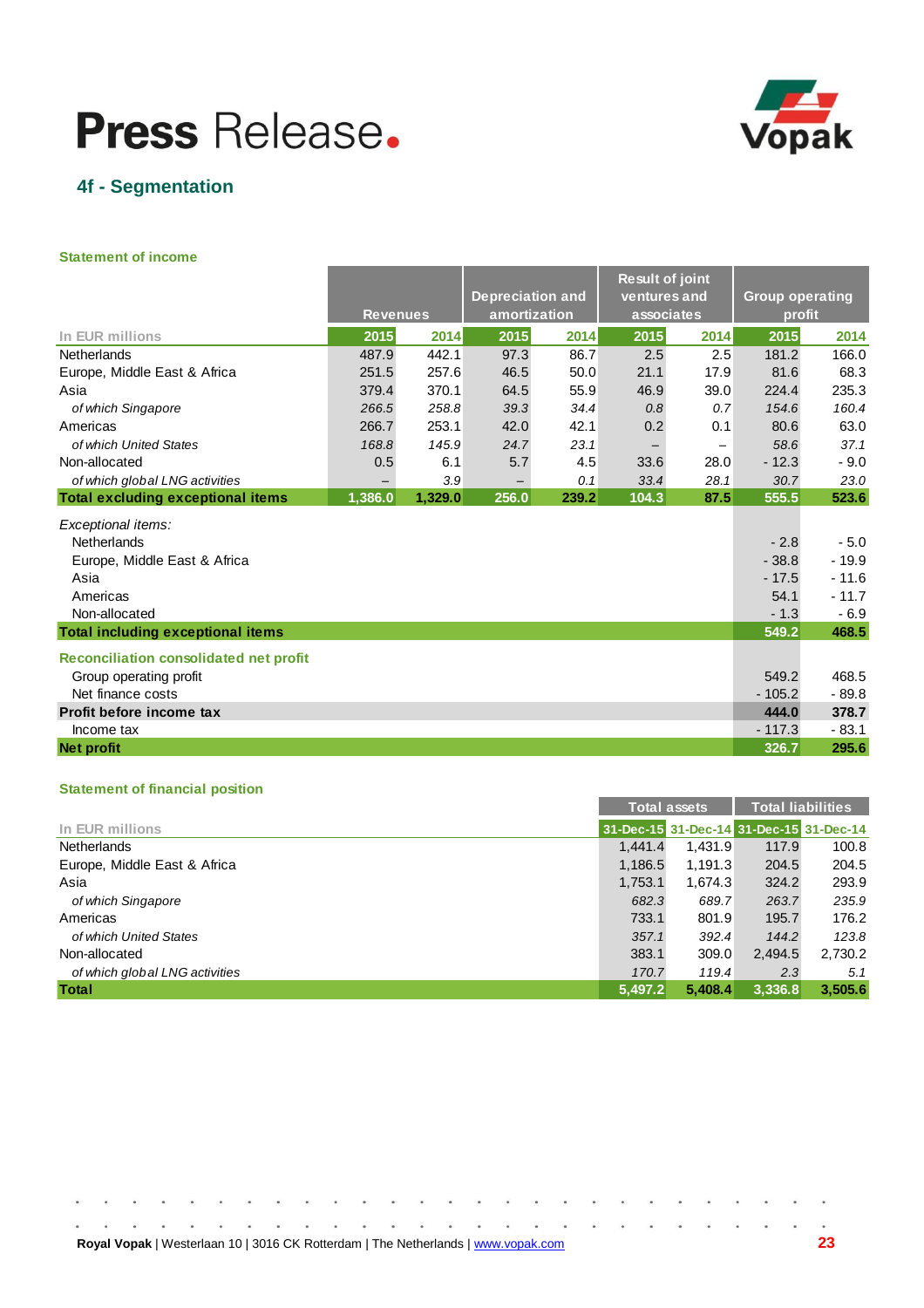

## **Enclosure 5: Non-IFRS proportionate financial information**

### **Basis for preparation**

Vopak provides Non-IFRS proportionate financial information -excluding exceptional items- in response to requests by multiple investors to provide additional operational performance insights on a comparable basis for subsidiaries, joint ventures and associates. In this disclosure, the joint ventures and associates and the subsidiaries with non-controlling interests are consolidated based on the economic ownership interests of the Group in these entities. Where applicable, we show a reconciliation with our IFRS figures in order to create comparability with the proportionate information. Other information is based on the same principles as applied for the proportionate financial information.

#### **Statement of income**

|                               |          | 2015                    |                |            | 2014     |                         |                |            |  |  |  |
|-------------------------------|----------|-------------------------|----------------|------------|----------|-------------------------|----------------|------------|--|--|--|
|                               |          |                         | <b>Effects</b> |            |          |                         | <b>Effects</b> |            |  |  |  |
|                               |          | <b>Exclusion</b>        | proportio-     | Proportio- |          | <b>Exclusion</b>        | proportio-     | Proportio- |  |  |  |
|                               |          | <b>IFRS</b> exceptional | nate con-      | nate con-  |          | <b>IFRS</b> exceptional | nate con-      | nate con-  |  |  |  |
| In EUR millions               | figures  | <b>items</b>            | solidation     | solidated  | figures  | items                   | solidation     | solidated  |  |  |  |
| Revenues                      | 1,386.0  |                         | 292.8          | 1,678.8    | 1,322.5  | $-6.5$                  | 247.3          | 1,576.3    |  |  |  |
| Net operating expenses        | $-631.1$ | 47.7                    | $-95.9$        | $-774.7$   | $-648.9$ | 4.8                     | $-99.0$        | $-752.7$   |  |  |  |
| Results of joint ventures and |          |                         |                |            |          |                         |                |            |  |  |  |
| associates using the equity   |          |                         |                |            |          |                         |                |            |  |  |  |
| method                        | 54.0     | $-50.3$                 | $-104.3$       | —          | 74.5     | $-13.0$                 | $-87.5$        |            |  |  |  |
| Impairment                    | $-3.7$   | $-3.7$                  |                |            | $-40.4$  | $-40.4$                 |                |            |  |  |  |
| Group operating profit before |          |                         |                |            |          |                         |                |            |  |  |  |
| depreciation and amortization |          |                         |                |            |          |                         |                |            |  |  |  |
| (EBITDA)                      | 805.2    | $-6.3$                  | 92.6           | 904.1      | 707.7    | $-55.1$                 | 60.8           | 823.6      |  |  |  |
| Depreciation and amortization | $-256.0$ |                         | $-69.2$        | $-325.2$   | $-239.2$ |                         | $-54.2$        | $-293.4$   |  |  |  |
| Group operating profit (EBIT) | 549.2    | $-6.3$                  | 23.4           | 578.9      | 468.5    | $-55.1$                 | 6.6            | 530.2      |  |  |  |
| Net finance costs             | $-105.2$ | $-2.3$                  | $-42.4$        | $-145.3$   | $-89.8$  | 0.2                     | $-32.2$        | $-122.2$   |  |  |  |
| Income tax                    | $-117.3$ | $-35.3$                 | $-26.3$        | $-108.3$   | $-83.1$  | 7.7                     | $-19.7$        | $-110.5$   |  |  |  |
| <b>Net profit</b>             | 326.7    | $-43.9$                 | $-45.3$        | 325.3      | 295.6    | $-47.2$                 | $-45.3$        | 297.5      |  |  |  |
| Non-controlling interests     | $-44.5$  | 0.8                     | 45.3           |            | $-45.2$  | 0.1                     | 45.3           |            |  |  |  |
| Net profit owners of parent   | 282.2    | $-43.1$                 | -              | 325.3      | 250.4    | $-47.1$                 |                | 297.5      |  |  |  |

#### **Statement of financial position**

|                                  |             | 31-Dec-15      |            | 31-Dec-14   |                |            |  |  |  |  |
|----------------------------------|-------------|----------------|------------|-------------|----------------|------------|--|--|--|--|
|                                  |             | <b>Effects</b> |            |             | <b>Effects</b> |            |  |  |  |  |
|                                  |             | proportio-     | Proportio- |             | proportio-     | Proportio- |  |  |  |  |
|                                  | <b>IFRS</b> | nate con-      | nate con-  | <b>IFRS</b> | nate con-      | nate con-  |  |  |  |  |
| In EUR millions                  | figures     | solidation     | solidated  | figures     | solidation     | solidated  |  |  |  |  |
| Non-current assets (excl. joint  |             |                |            |             |                |            |  |  |  |  |
| ventures and associates)         | 3,787.8     | 2,016.2        | 5,804.0    | 3,872.7     | 1,789.5        | 5,662.2    |  |  |  |  |
| Joint ventures and associates    | 1,068.1     | $-1,068.1$     |            | 942.2       | $-942.2$       |            |  |  |  |  |
| Current assets                   | 641.3       | 205.1          | 846.4      | 593.5       | 266.4          | 859.9      |  |  |  |  |
| <b>Total assets</b>              | 5,497.2     | 1,153.2        | 6,650.4    | 5,408.4     | 1,113.7        | 6,522.1    |  |  |  |  |
| Non-current liabilities          | 2,761.6     | 982.2          | 3,743.8    | 2,775.3     | 1,096.6        | 3,871.9    |  |  |  |  |
| <b>Current liabilities</b>       | 575.2       | 322.0          | 897.2      | 730.3       | 161.7          | 892.0      |  |  |  |  |
| <b>Total liabilities</b>         | 3.336.8     | 1.304.2        | 4.641.0    | 3,505.6     | 1,258.3        | 4,763.9    |  |  |  |  |
| Equity attributable to owners of |             |                |            |             |                |            |  |  |  |  |
| parent                           | 2,009.4     |                | 2,009.4    | 1,758.2     |                | 1,758.2    |  |  |  |  |
| Non-controlling interests        | 151.0       | $-151.0$       |            | 144.6       | $-144.6$       |            |  |  |  |  |
| <b>Total equity</b>              | 2,160.4     | $-151.0$       | 2,009.4    | 1,902.8     | $-144.6$       | 1,758.2    |  |  |  |  |

#### **Other information**

|                                                            |                                             |  |  |  |  |  |     |  |       |  |       |     | 2015 |       |  |       |  | 2014 |  |
|------------------------------------------------------------|---------------------------------------------|--|--|--|--|--|-----|--|-------|--|-------|-----|------|-------|--|-------|--|------|--|
|                                                            | EBITDA margin -excluding exceptional items- |  |  |  |  |  |     |  |       |  | 53.4% |     |      |       |  | 51.8% |  |      |  |
| Cash Flow Return On Gross Assets (CFROGA)                  |                                             |  |  |  |  |  |     |  | 10.2% |  |       |     |      | 10.3% |  |       |  |      |  |
| Occupancy rate subsidiaries, joint ventures and associates |                                             |  |  |  |  |  | 92% |  |       |  |       | 88% |      |       |  |       |  |      |  |
|                                                            |                                             |  |  |  |  |  |     |  |       |  |       |     |      |       |  |       |  |      |  |
| .                                                          |                                             |  |  |  |  |  |     |  |       |  |       |     |      |       |  |       |  |      |  |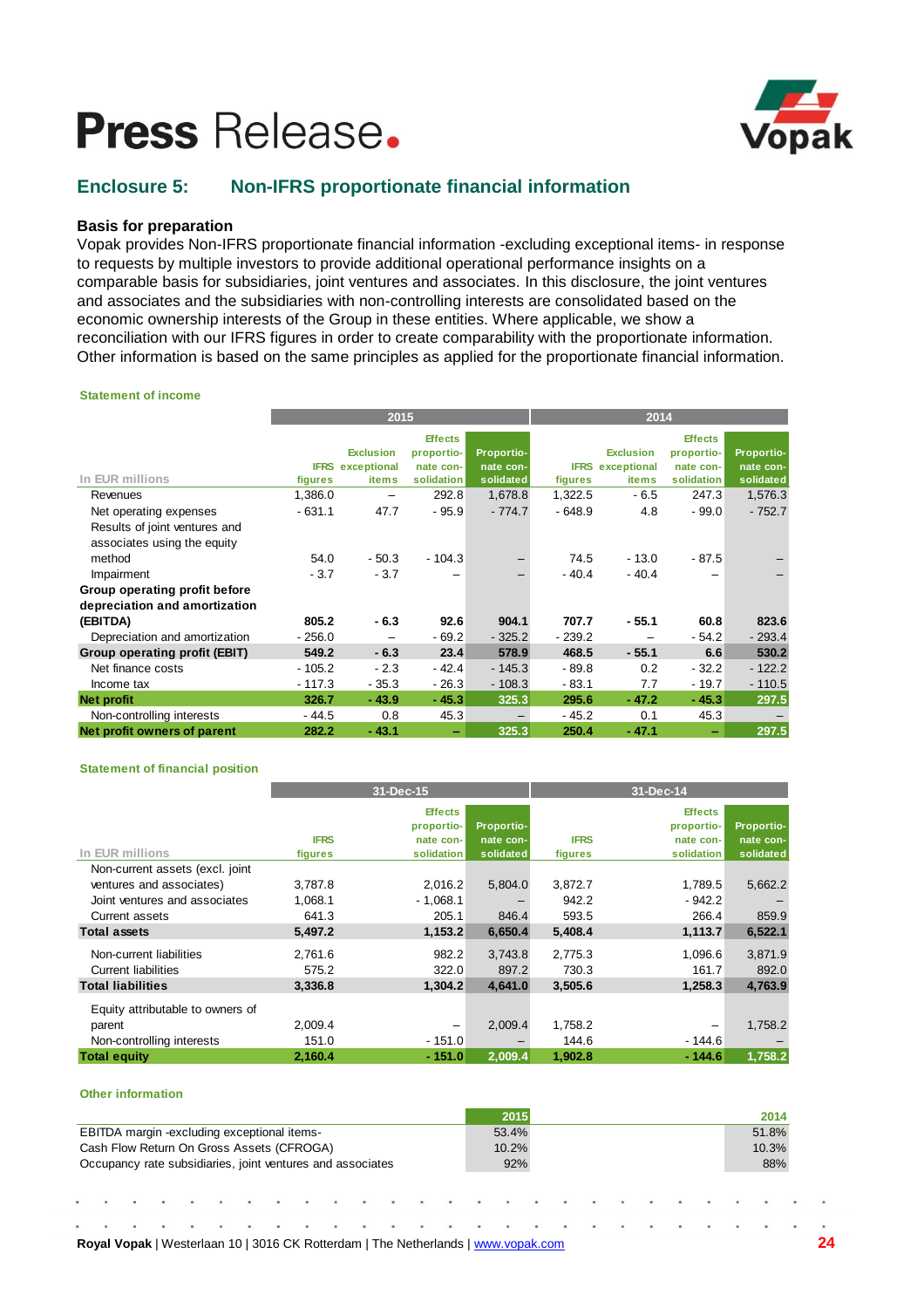



### **Definition of CFROGA**

In order to assess the performance trend of its operations the company also calculates the 'Cash Flow Return on Gross Assets' (CFROGA). CFROGA is defined as EBITDA minus the statutory income tax charge on EBIT divided by the average historical investment (gross assets).

*Cash Flows* are determined based on EBITDA from which the statutory income tax charges are subtracted. For all quarters, except Q4, the year-to-date cash flows are annualized.

*Gross Assets* are based on the carrying amount of non-current assets, excluding loans granted, and are grossed up by means of adding back the accumulated depreciation, amortization and impairments. The net trade working capital (trade debtors minus trade creditors) is subsequently added. Balances related to assets under construction are excluded from the gross assets. The average historical investment is based on the quarter-end balances in the measurement period relevant to the quarter to which the CFROGA relates.

### **Segment information -excluding exceptional items-**

|                                |                 |         |       |               | <b>Group operating</b> |       |  |  |
|--------------------------------|-----------------|---------|-------|---------------|------------------------|-------|--|--|
|                                | <b>Revenues</b> |         |       | <b>EBITDA</b> | profit                 |       |  |  |
| In EUR millions                | 2015            | 2014    | 2015  | 2014          | 2015                   | 2014  |  |  |
| <b>Netherlands</b>             | 501.3           | 455.7   | 283.8 | 258.1         | 184.1                  | 169.1 |  |  |
| Europe, Middle East & Africa   | 339.8           | 340.1   | 152.1 | 142.1         | 83.8                   | 71.6  |  |  |
| Asia                           | 454.8           | 403.9   | 289.2 | 264.3         | 203.4                  | 199.2 |  |  |
| of which Singapore             | 187.2           | 181.8   | 135.0 | 135.5         | 107.7                  | 111.6 |  |  |
| Americas                       | 268.4           | 254.8   | 122.9 | 105.4         | 80.7                   | 63.0  |  |  |
| of which United States         | 168.8           | 145.9   | 83.4  | 60.2          | 58.6                   | 37.1  |  |  |
| Non-allocated                  | 114.5           | 121.8   | 56.1  | 53.7          | 26.9                   | 27.3  |  |  |
| of which global LNG activities | 114.0           | 119.6   | 93.3  | 79.7          | 69.7                   | 58.6  |  |  |
| <b>Total</b>                   | 1.678.8         | 1.576.3 | 904.1 | 823.6         | 578.9                  | 530.2 |  |  |

### **Net interest-bearing debt**

| In EUR millions                               |          | 31-Dec-15 31-Dec-14 |
|-----------------------------------------------|----------|---------------------|
| Non-current portion of interest-bearing loans | 3,120.7  | 3,099.0             |
| Current portion of interest-bearing loans     | 84.3     | 193.7               |
| <b>Total interest-bearing loans</b>           | 3,205.0  | 3,292.7             |
| Short-term borrowings                         | 146.9    | 72.6                |
| <b>Bank overdrafts</b>                        | 42.6     | 43.4                |
| Cash and cash equivalents                     | $-269.5$ | $-320.3$            |
| Net interest-bearing debt                     | 3,125.0  | 3,088.4             |